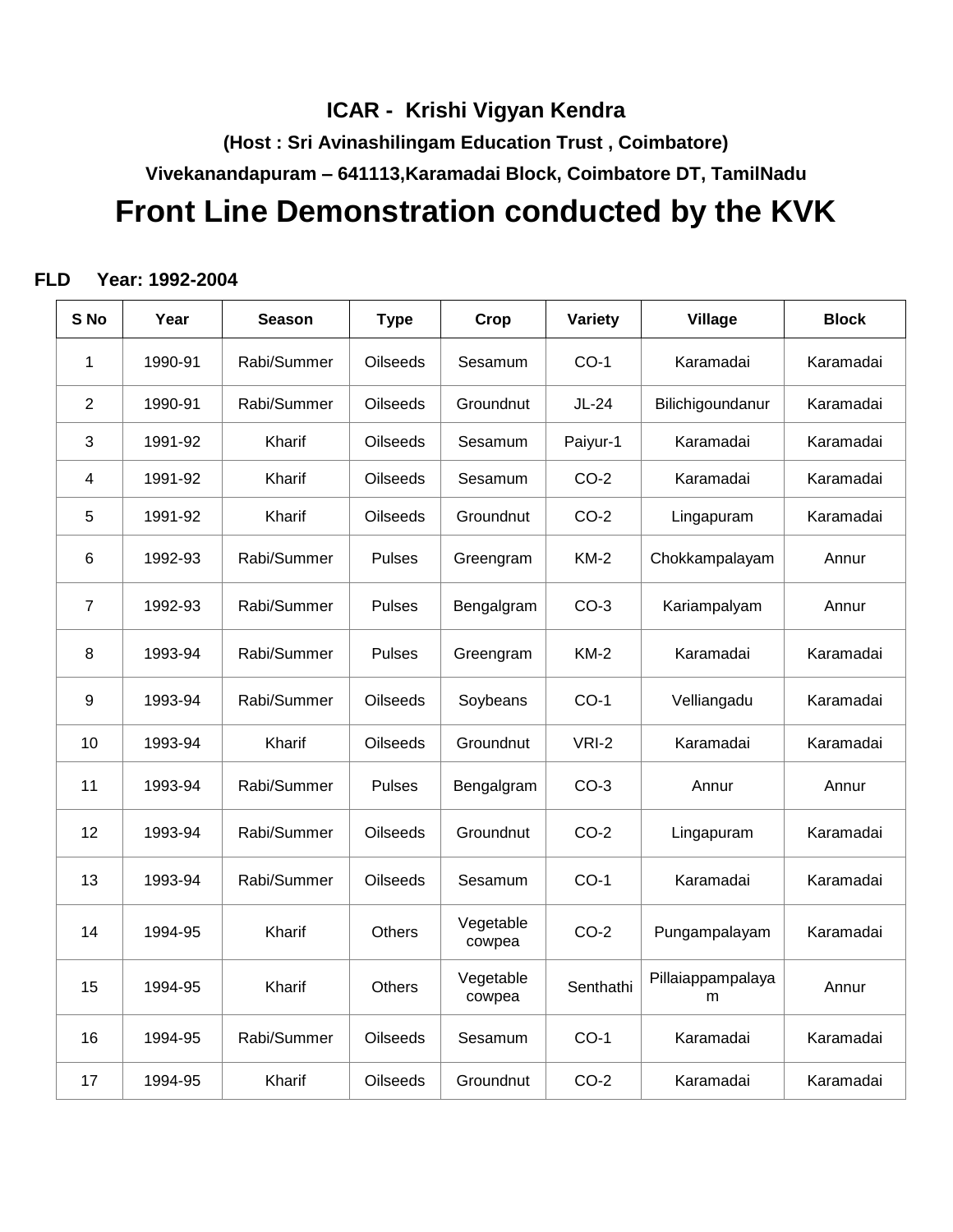| 18 | 1994-95   | Rabi/Summer | Oilseeds        | Groundnut  | $CO-2$              | Karamadai             | Karamadai |
|----|-----------|-------------|-----------------|------------|---------------------|-----------------------|-----------|
| 19 | 1994-95   | Kharif      | Others          | Bhendi     | Parbani<br>Kranthi  | Pillaippam<br>palayam | Annur     |
| 20 | 1995-96   | Rabi/Summer | Oilseeds        | Groundnut  | TMV-7               | Karamadai             | Karamadai |
| 21 | 1995-96   | Rabi/Summer | <b>Pulses</b>   | Bengalgram | $CO-3$              | Annur                 | Annur     |
| 22 | 1995-96   | Rabi/Summer | <b>Pulses</b>   | Greengram  | $KM-2$              | Karamadai             | Karamadai |
| 23 | 1996-97   | Rabi/Summer | Pulses          | Bengalgram | $CO-3$              | Annur                 | Annur     |
| 24 | 1996-97   | Kharif      | Oilseeds        | Groundnut  | TMV-7               | Annur                 | Annur     |
| 25 | 1998-99   | Rabi/Summer | Others          | Maize      | <b>PARAS</b>        | Karamadai             | Karamadai |
| 26 | 1998-99   | Rabi/Summer | <b>Oilseeds</b> | Sesamum    | TMV-3               | Sentheripalayam       | Palladam  |
| 27 | 1998-99   | Rabi/Summer | Oilseeds        | Groundnut  | POL-2               | Kosavampalayam        | Palladam  |
| 28 | 1998-99   | Rabi/Summer | Others          | Maize      | COH-3               | Karamadai             | Karamadai |
| 29 | 1998-99   | Rabi/Summer | Others          | Tomato     | $CO-3$              | Kalampalayam          | Karamadai |
| 30 | 1998-99   | Rabi/Summer | Pulses          | Bengalgram | $CO-3$              | Annur                 | Annur     |
| 31 | 1999-2000 | Kharif      | Oilseeds        | Sesamum    | $TMV-3$             | Somanur               | Palladam  |
| 32 | 1999-2000 | Rabi/Summer | Pulses          | Bengalgram | $CO-2$              | Anupatty              | Palladam  |
| 33 | 1999-2000 | Kharif      | Oilseeds        | Groundnut  | TMV-7               | Devampalayam          | Avinashi  |
| 34 | 1999-2000 | Kharif      | Pulses          | Greengram  | Vampan-1            | Kandhyepalayam        | Avinashi  |
| 35 | 1999-2000 | Summer      | Others          | Jowar      | <b>MSH-51</b>       | Sundakarai            | Karamadai |
| 36 | 1999-2000 | Rabi/Summer | Others          | Bhendi     | Selection<br>Hybrid | Kuranur               | Karamadai |
| 37 | 1999-2000 | Rabi/Summer | Oilseeds        | Groundnut  | $CO-2$              | Ganapathy<br>palayam  | Palladam  |
| 38 | 1999-2000 | Kharif      | Oilseeds        | Groundnut  | TMV-7               | Kandhayeepalaya<br>m  | Avinashi  |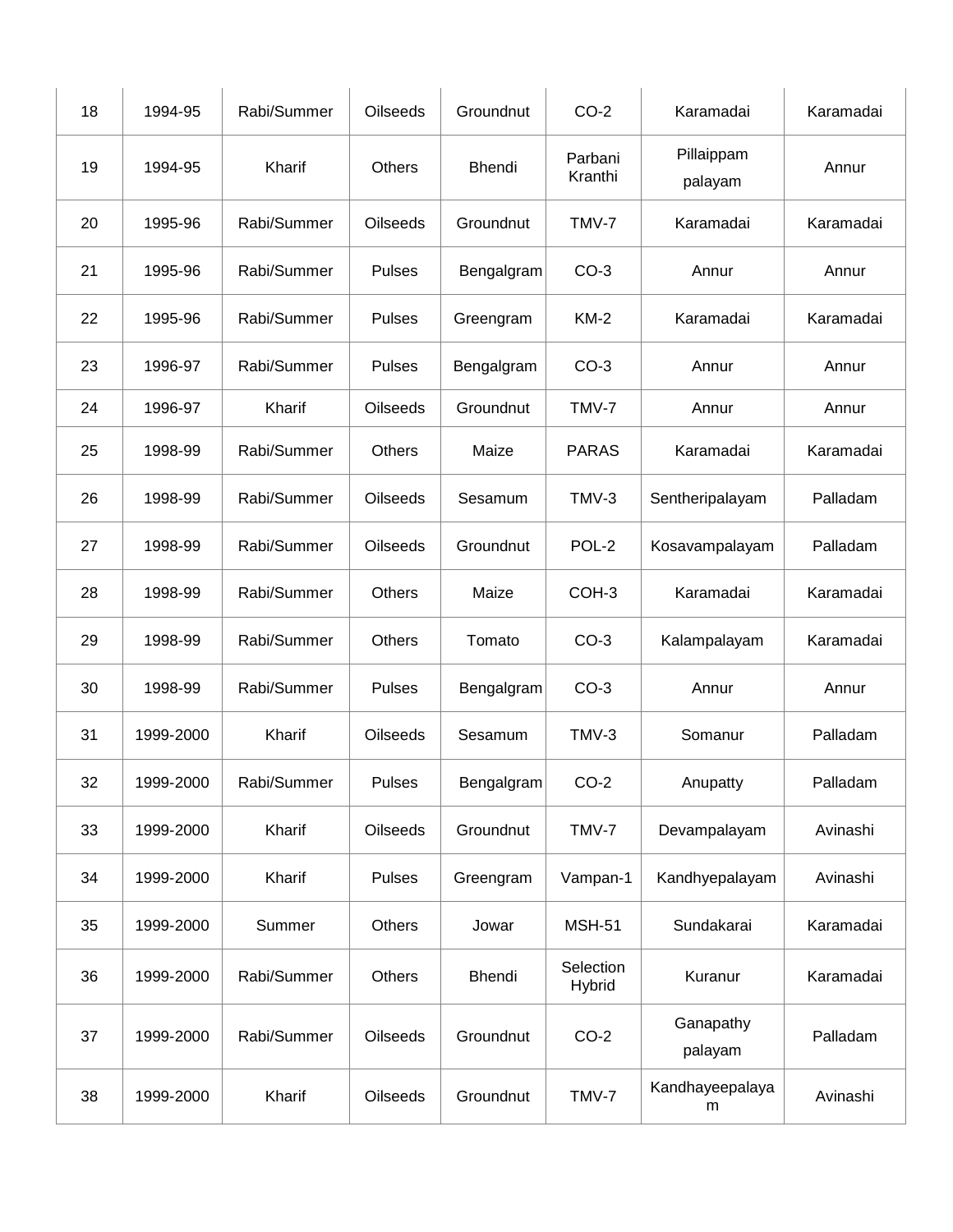| 39 | 2000-01 | Summer      | <b>Others</b>   | Jowar      | <b>MSH-51</b>                         | Muthukallur                                               | Karamadai    |
|----|---------|-------------|-----------------|------------|---------------------------------------|-----------------------------------------------------------|--------------|
| 40 | 2000-01 | Kharif      | <b>Pulses</b>   | Greengram  | $CO-6$                                | Allapalayam                                               | Avinashi     |
| 41 | 2000-01 | Rabi/Summer | <b>Oilseeds</b> | Sesamum    | TMV-3                                 | Thandukaranpala<br>yam                                    | Avinashi     |
| 42 | 2000-01 | Rabi/Summer | <b>Pulses</b>   | Bengalgram | $CO-2$                                | Varatharajapuram<br>, Palaiyur                            | Palladam     |
| 43 | 2001-02 | Rabi/Summer | Oilseeds        | Sesamum    | TMV-3                                 | Panapalayam,<br>Kanuvaipalayam<br>Kalampalyam             | Karamadai    |
| 44 | 2001-02 | Rabi/Summer | <b>Oilseeds</b> | Groundnut  | TMV-7                                 | Pethampalayam                                             | Palladam     |
| 45 | 2001-02 | Rabi/Summer | <b>Pulses</b>   | Bengalgram | $CO-3$                                | Venkitapuram                                              | Palladam     |
| 46 | 2001-02 | Summer      | Others          | Jowar      | <b>MSH-51</b>                         | Velliangadu                                               | Karamadai    |
| 47 | 2001-02 | Kharif      | <b>Oilseeds</b> | Groundnut  | TMV-7                                 | Thanneerpandal                                            | Avinashi     |
| 48 | 2001-02 | Kharif      | <b>Oilseeds</b> | Groundnut  | $CO-2$                                | Rottupudur                                                | Avinashi     |
| 49 | 2002-03 | Summer      | Others          | Jowar      | <b>MRS 4044</b>                       | Karamadai                                                 | Karamadai    |
| 50 | 2002-03 | Kharif      | Others          | Radish     | Senthathi                             | Pillaiappam<br>palayam                                    | Annur        |
| 51 | 2002-03 | Kharif      | <b>Oilseeds</b> | Groundnut  | <b>TMV-7 &amp;</b><br>$CO-2$          | Ammacheti pudur                                           | Annur        |
| 52 | 2002-03 | Summer      | Others          | Maize      | Hi-shell &<br><b>PARAS</b><br>PMZ-103 | Kuranur,<br>Thekkampatty,<br>Annur block<br>Idayarpalayam | Karamadai    |
| 53 | 2002-03 | Rabi/Summer | Oilseeds        | Sesamum    | TMV-3                                 | Vellamadai                                                | S.S.Kulam    |
| 54 | 2002-03 | Kharif      | Pulses          | Greengram  | <b>KM-2</b>                           | Pusaripalayam                                             | Annur        |
| 55 | 2002-03 | Rabi/Summer | Pulses          | Bengalgram | $CO-3$                                | Idayarpalayam                                             | Annur        |
| 56 | 2003-04 | Rabi/Summer | Oilseeds        | Groundnut  | POL-2                                 | Senkalanipudur                                            | Madathukulam |
| 57 | 2003-04 | Rabi/Summer | Oilseeds        | Sesamum    | <b>SVPR</b>                           | Kalipalayam                                               | S.S.Kulam    |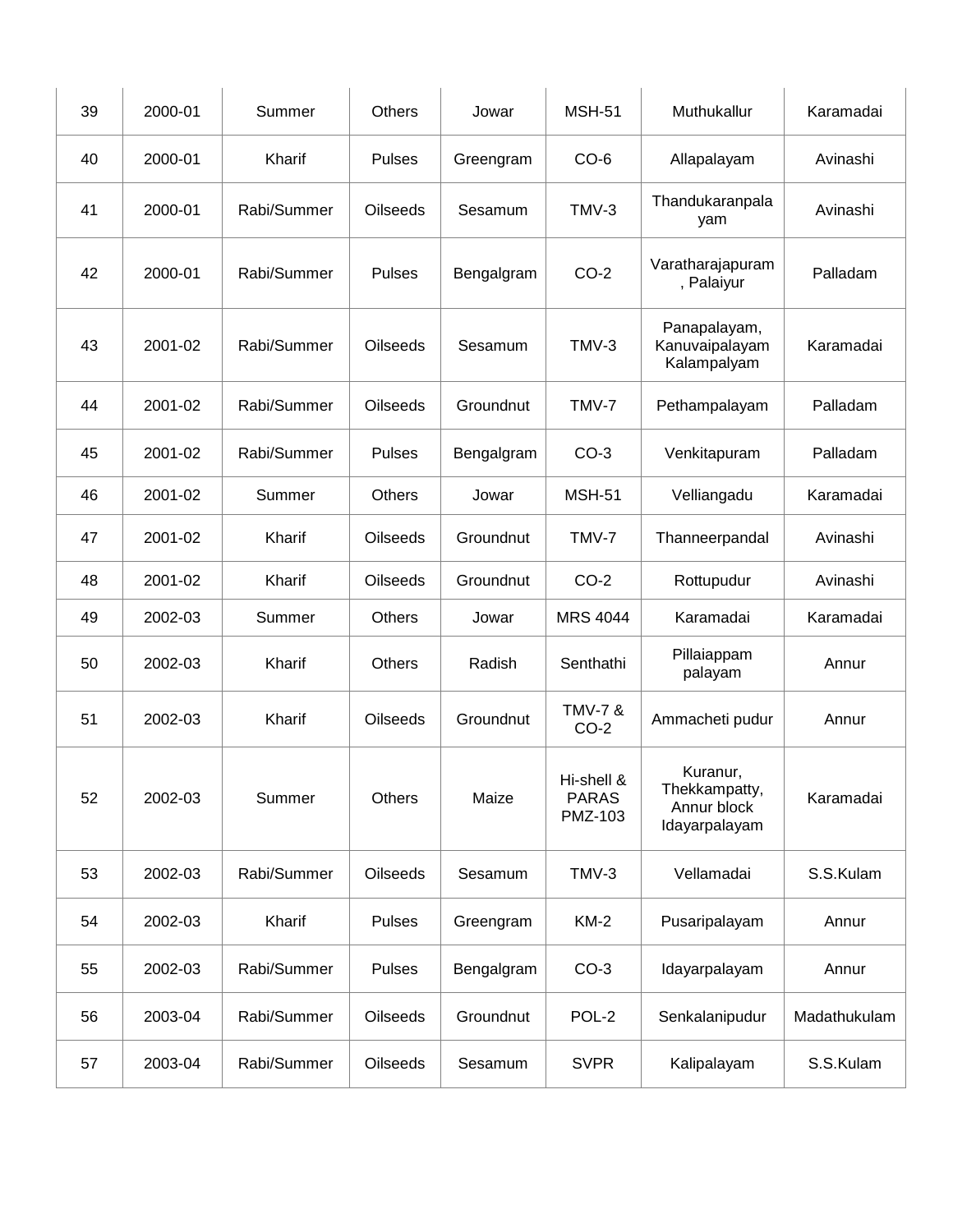| 58 | 2003-04 | Kharif      | <b>Pulses</b> | Greengram  | Vampan-1            | Pattakaranpudur,<br>Therampalayam -<br>pudur  | Annur        |
|----|---------|-------------|---------------|------------|---------------------|-----------------------------------------------|--------------|
| 59 | 2003-04 | Summer      | <b>Others</b> | Jowar      | Seed Tech<br>$-151$ | Rajavur                                       | Madathukulam |
| 60 | 2003-04 | Summer      | <b>Others</b> | Cotton     | <b>SURABI</b>       | Kuranur &<br>Vivekanan<br>dapuram             | Karamadai    |
| 61 | 2003-04 | Rabi/Summer | <b>Pulses</b> | Bengalgram | $CO-3$              | Vellamadai                                    | S. S. Kulam  |
| 62 | 2003-04 | Summer      | <b>Others</b> | Cotton     | <b>LRA</b>          | Dhayanur &<br>Kuranur                         | Karamadai    |
| 63 | 2003-04 | Rabi/Summer | <b>Others</b> | Maize      | <b>PMZ 103</b>      | Veerapandi,<br>Karamadai block<br>Velliangadu | P.N.Palayam  |

## **FLD Year : 2004-05**

| S.No            | <b>Type</b>     | Crop          | <b>Variety</b>          | <b>Season</b> | Farming<br>situation | <b>Number of</b><br>farmers | Area in ha     |
|-----------------|-----------------|---------------|-------------------------|---------------|----------------------|-----------------------------|----------------|
| 1               | <b>Oilseeds</b> | Soybeans      | $MACS - 450$            | Kharif        | Rainfed              | 17                          | 10             |
| $\overline{2}$  | Oilseeds        | Groundnut     | $VRI - 3$               | Rainfed       | Irrigated            | 12                          | $\overline{5}$ |
| 3               | <b>Oilseeds</b> | Sesamum       | $VRI - 1$               | Rabi / Summer | Rainfed              | 26                          | 10             |
| $\overline{4}$  | <b>Oilseeds</b> | Groundnut     | $CO-2$                  | Irrigated     | Rainfed              | 25                          | 10             |
| 5               | <b>Pulses</b>   | Bengalgram    | $CO-4$                  | Summer        | Rainfed              | 13                          | 5              |
| $6\phantom{1}6$ | Cereals         | Maize         | COHM-4<br>(Hybrid)      | Rabi/Summer   |                      | $\overline{7}$              | 3              |
| $\overline{7}$  | Cereals         | Jowar         | Hitech -151<br>(Hybrid) | Rabi/Summer   |                      | 10                          | 5              |
| 8               | Horti           | <b>Bhendi</b> | Arka<br>Anamika         | Rabi/Summer   |                      | 5                           | 1              |
| 9               | Horti           | Veg. Cow pea  | Vamban-2                | Rabi/Summer   |                      | 5                           | $\overline{2}$ |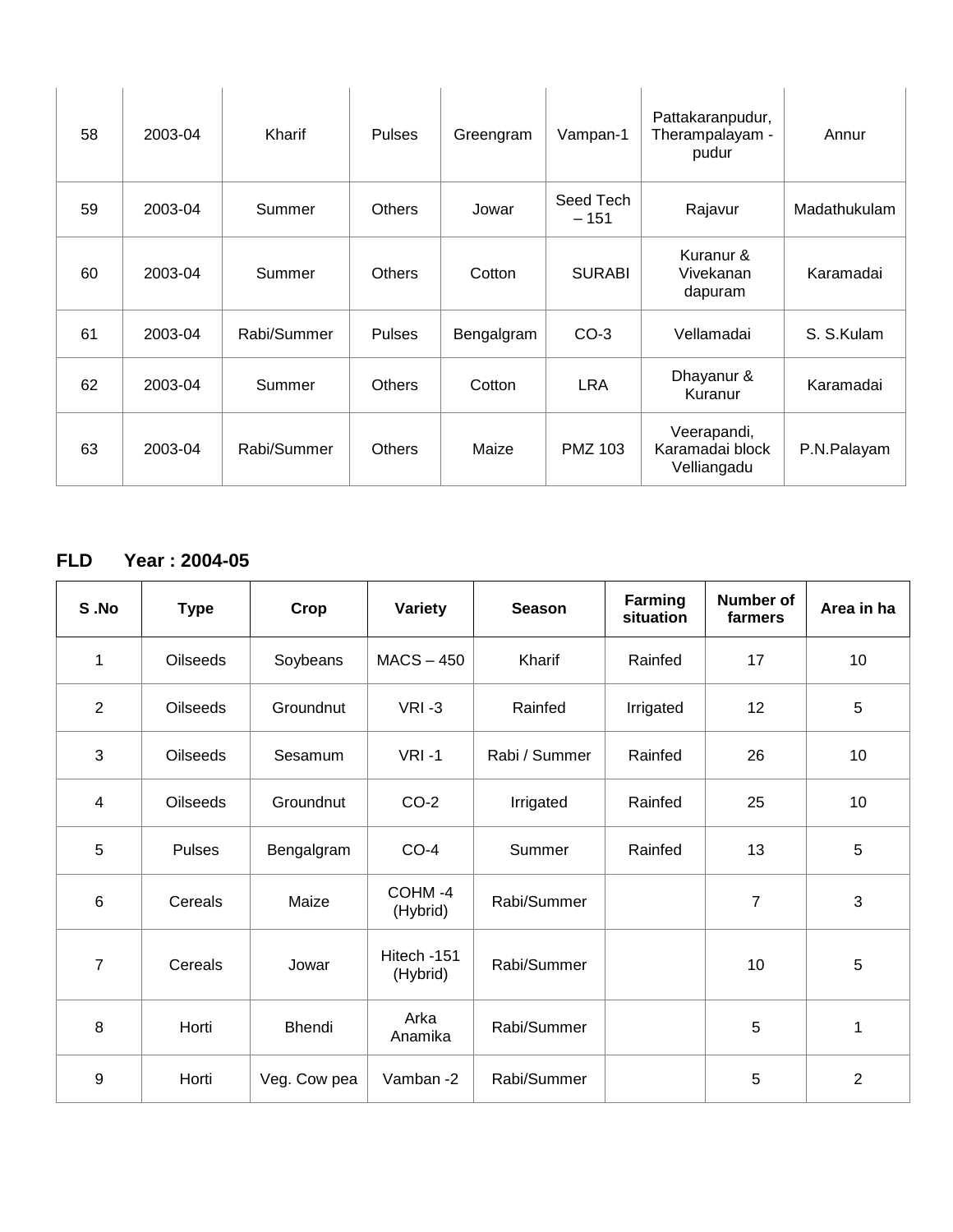| 10 | <b>Others</b> | Cotton                            | Surabi   | Kharif, 2004        | 19 | 10             |
|----|---------------|-----------------------------------|----------|---------------------|----|----------------|
| 11 | <b>Others</b> | Curry leaves<br>(Power<br>weeder) | Senkambu | <b>Kharif, 2005</b> | 10 | $\overline{2}$ |
| 12 | <b>Others</b> | Groundnut<br>decorticator         | TMV-7    | <b>Kharif, 2005</b> | 15 | 6              |

#### **FLD Year : 2005-06**

| S <sub>No</sub>         | <b>Type</b>     | Crop           | Variety          | <b>Season</b>   | <b>Farming</b><br>situation | <b>Number of</b><br>farmers | Area           |
|-------------------------|-----------------|----------------|------------------|-----------------|-----------------------------|-----------------------------|----------------|
| $\mathbf 1$             | <b>Oilseeds</b> | Groundnut      | $Co-2$           | Rabi/<br>Summer | Irrigated                   | 12                          | 5              |
| $\overline{2}$          | Oilseeds        | Sesamum        | $TMV-3$          | Rabi/<br>Summer | Rainfed                     | 24                          | 10             |
| 3                       | <b>Pulses</b>   | Bengalgram     | $Co -4$          | Rabi/<br>Summer | Rainfed                     | 25                          | 10             |
| $\overline{\mathbf{4}}$ | <b>Pulses</b>   | Greengram      | <b>TMV-6</b>     | Rabi/<br>Summer | Rainfed                     | 12                          | 5              |
| 5                       | <b>Others</b>   | Cotton         | Sumangala        | Kharif          | Rainfed                     | 25                          | 10             |
| 6                       | <b>Others</b>   | Cotton         | <b>MCU-12</b>    | Kharif          | Irrigated                   | 25                          | 10             |
| $\overline{7}$          | Cereals         | Paddy          | <b>ADT-45</b>    | Kharif          | Irrigated                   | 10                          | $\overline{2}$ |
| 8                       | Cereals         | Jowar          | $Co-26$          | Kharif          | Rainfed                     | 3                           | 1              |
| $\boldsymbol{9}$        | Cereals         | Maize          | COHM-4           | Kharif          | Rainfed                     | 3                           | $\,8\,$        |
| 10                      | Horti           | Bhendi         | Arka anamica     | Rabi /Sum       | irrigated                   | 5                           | 1.0            |
| 11                      | Horti           | <b>Brinjal</b> | Co <sub>2</sub>  | Rabi /Sum       | irrigated                   | 5                           | 1.0            |
| 12                      | Horti           | Tomato         | Hybrid 5005      | Rabi /Sum       | irrigated                   | 5                           | 1.0            |
| 13                      | Horti           | Curry leaf     | Sengambu         | Rabi /Sum       | irrigated                   | 5                           | 1.0            |
| 14                      | Horti           | Coconut        | Bakiyalakshmii   | Kharif,06       | irrigated                   | 5                           | 100 trees      |
| 15                      | <b>Others</b>   | Fodder grass   | CO <sub>3</sub>  | Rabi            | Irrigated                   | 28                          | 1.0            |
| 16                      | <b>Others</b>   | Tomato         | PKM <sub>1</sub> | $\pmb{0}$       | $\pmb{0}$                   | 10                          |                |
| 17                      | <b>Others</b>   | Curry leaf     | Sengambu         | $\mathbf 0$     | $\pmb{0}$                   | 5                           |                |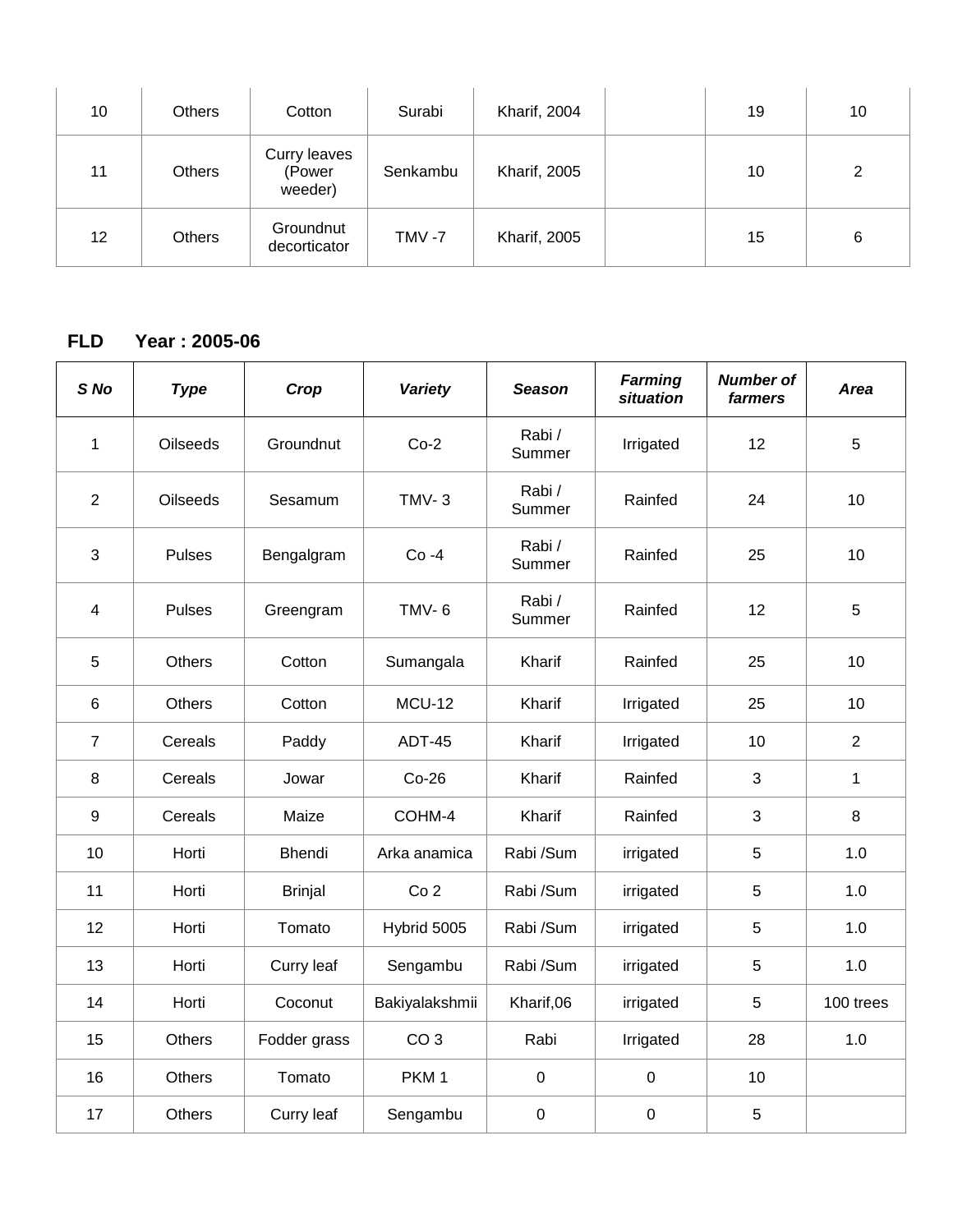|    |               | Paddy         |               |        |           |   |     |
|----|---------------|---------------|---------------|--------|-----------|---|-----|
| 18 | <b>つthers</b> | mechanization | <b>ADT-39</b> | Kharif | Irrigated | ◡ | υ.υ |

#### **FLD Year : 2006-07**

| S <sub>No</sub> | Crop            | Variety                 | <b>Season</b>         | <b>Farming</b><br>situation | <b>Title of Technology</b>                                           | Name of the<br>block | Area in<br>ha |
|-----------------|-----------------|-------------------------|-----------------------|-----------------------------|----------------------------------------------------------------------|----------------------|---------------|
| 1               | Fodder<br>grass | Cumbu<br>Napier CO<br>3 | Kharif,06             | Irrigated                   | Introduction of new high<br>yielding variety - Cumbu<br>Napier CO 3  | Annur                | 0.5           |
| 2               | Sesamum         | TMV <sub>3</sub>        | Rabi/<br>Summer,06    | Rainfed                     | Improved production<br>techniques in sesamum                         | Avinashi             | 10            |
| 3               | Groundnut       | TMV <sub>7</sub>        | Kharif, 07            | Rainfed                     | Integrated pest<br>management in rainfed<br>groundnut                | Avinashi             | 10            |
| 4               | Sesamum         | SVPR <sub>1</sub>       | Kharif, 07            | Rainfed                     | Improved cultivation<br>practices in sesamum                         | Avinashi             | 10            |
| 5               | Bengalgram      | Co.4                    | Rabi/<br>Summer       | Rainfed                     | Improved cultivation<br>practices in rainfed<br>bengalgram           | Avinashi             | 10            |
| 6               | Greengram       | Vamban-2                | Kharif, 2007          | Rainfed                     | Improved production<br>techniques in rainfed<br>greengram            | Avinashi             | 7.6           |
| $\overline{7}$  | Greengram       | $Co-6$                  | Kharif, 2007          | Rainfed                     | Improved production<br>techniques in rainfed<br>greengram            | Avinashi             | 2.4           |
| 8               | Cotton          | <b>MCU-12</b><br>10     | Kharif, 2006          | Irrigated                   | Integrated crop<br>management for<br>irrigated and rainfed<br>cotton | Avinashi             | 10            |
| 9               | Cotton          | Sumangala<br>$-10$      | Kharif, 2006          | Rainfed                     | Integrated crop<br>management for<br>irrigated and rainfed<br>cotton | Avinashi             | 10            |
| 10              | Coconut         | Tall                    | Kharif, 2006          | Irrigated                   | Nutrient management in<br>coconut                                    | Kinathukada<br>vu    | 100 tree      |
| 11              | Tomato          | Hybrid<br>5005          | Rabi/Summe<br>r,06-07 | Irrigated                   | Fruit borer management<br>in tomato                                  | Kinathukada<br>vu    | 1             |
| 12              | Jasmine         | Single<br>mohara        | Summer,07             | Irrigated                   | Bud borer management<br>in jasmine                                   | Karamadai            | 1             |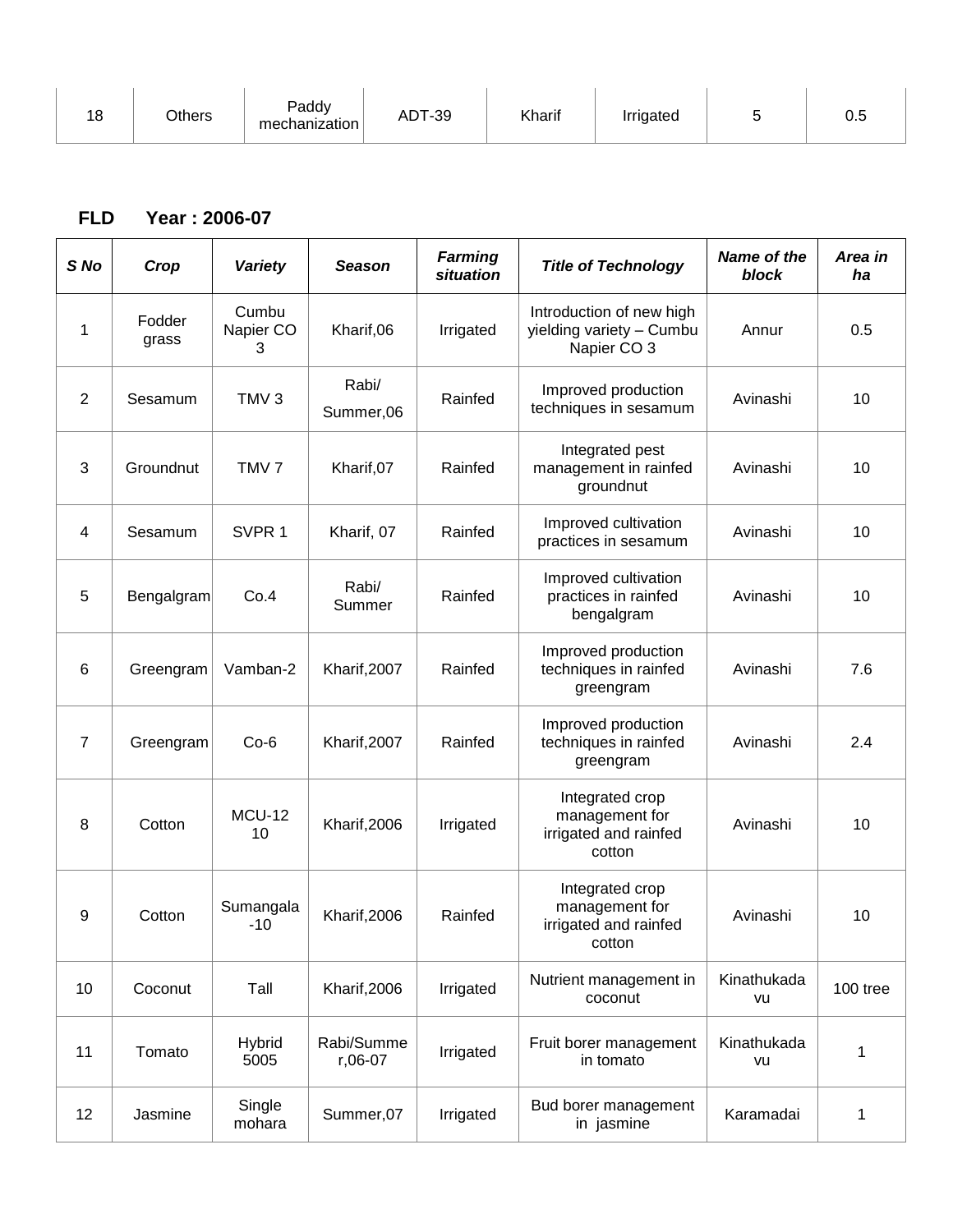| 13 | Bitter gourd | MHB1-13           | Rabi/Summe<br>r,2006-07 | Irrigated | Fruit fly management in<br>Bitter gourd.                             | Avinashi                 | 1   |
|----|--------------|-------------------|-------------------------|-----------|----------------------------------------------------------------------|--------------------------|-----|
| 14 | Turmeric     | BSR-2             | Kharif, 2007            | Irrigated | Integrated disease<br>management in<br>Turmeric                      | Avinashi                 | 4   |
| 15 | Tomato       | RUCH <sub>1</sub> | Rabi<br>Summer,06       | Irrigated | <b>IPNS</b> in Tomato                                                | Kinathukada<br>vu        | 0.4 |
| 16 | Maize        | CORH4             | Rabi<br>summer          | Irrigated | STCR in maize                                                        | Madathukula<br>m         | 2.5 |
| 17 | Paddy        | ADT <sub>39</sub> |                         | Irrigated | Direct seeding of pre-<br>germinated paddy with 8<br>row drum seeder | Anaimalai                | 10  |
| 18 | Azolla       | Jersy HF          |                         |           | Azolla cultivation to<br>reduce the feed cost                        | Periyanaicke<br>npalayam |     |
| 19 | Curry leaf   | Sengambu          |                         |           | Value addition in curry<br>leaf                                      | Karamadai                |     |
| 20 | Tomato       | Vaishnavi         |                         |           | Value addition in tomato                                             | Avinashi                 |     |

#### **FLD Year : 2007-08**

| SI.<br>No.     | Category        | <b>Farming</b><br><b>Situation</b> | <b>Season</b><br>and<br>Year | Crop      | <b>Thematic area</b>                                            | <b>Technology</b><br><b>Demonstrated</b>                   |
|----------------|-----------------|------------------------------------|------------------------------|-----------|-----------------------------------------------------------------|------------------------------------------------------------|
| 1              | <b>Oilseeds</b> | Rainfed                            | Kharif<br>2007               | Groundnut | Yield reduction due<br>to improper pest<br>management           | Integrated pest<br>management in groundnut                 |
| $\overline{2}$ | <b>Oilseeds</b> | Rainfed                            | Kharif<br>2007               | Groundnut | Low yield due to low<br>soil fertility                          | Integrated nutrient<br>management                          |
| 3              | <b>Oilseeds</b> | Rainfed                            | Kharif<br>2007               | Sesamum   | Low yield due to<br>poor agronomic<br>practices                 | Improved cultivation<br>practices in Sesamum               |
| 4              | <b>Oilseeds</b> | Irrigated                          | Rabi/<br>Summer<br>2007-08   | Sesamum   | Low yield due to<br>adoption of poor<br>package of<br>practices | Improved cultivation<br>practices for irrigated<br>Sesamum |
| 5              | <b>Oilseeds</b> | Irrigated                          | Rabi                         | Sesamum   | Low yield due to low<br>soil fertility                          | Integrated nutrient<br>management                          |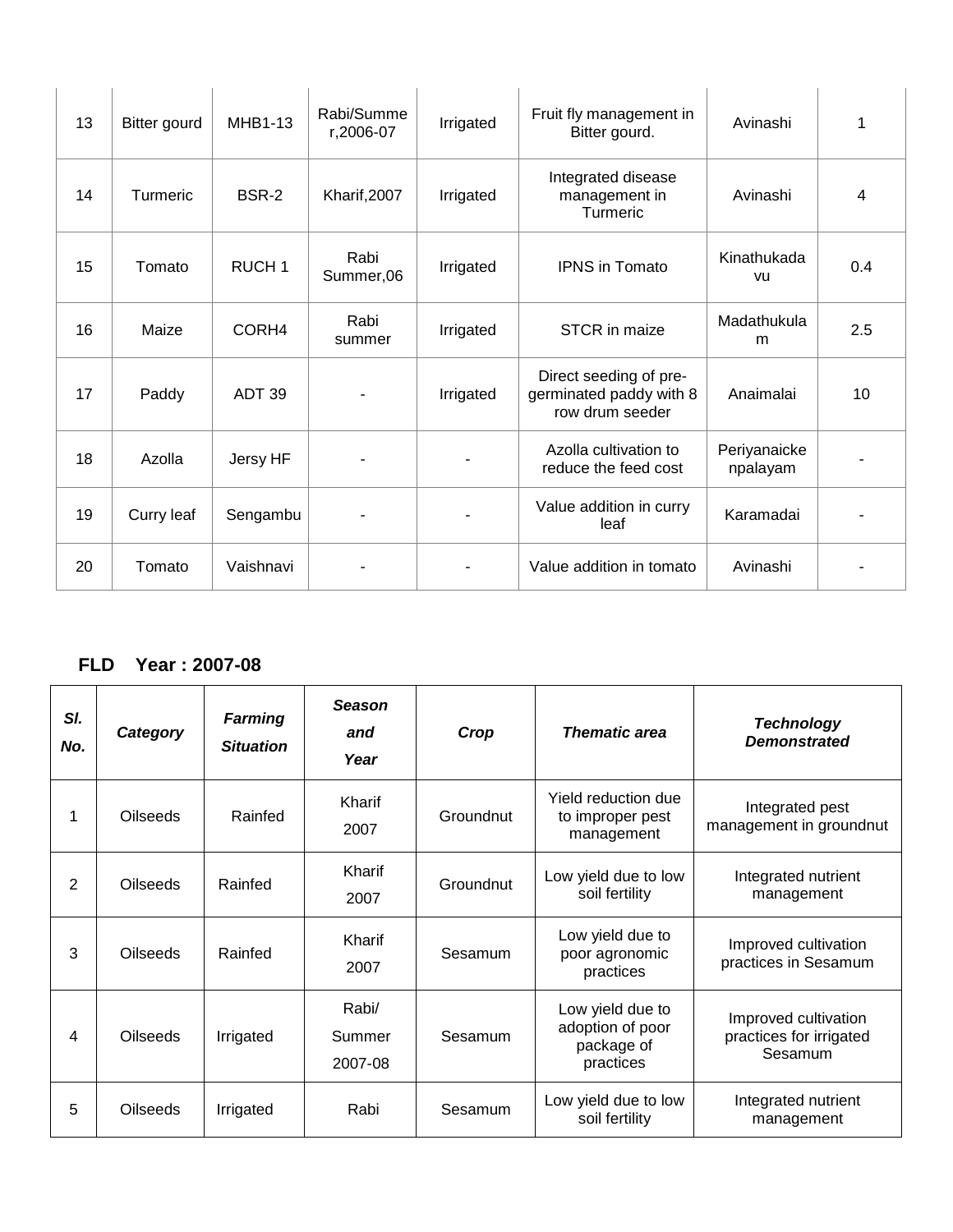|                |                 |           | /Summer<br>2007-08         |                     |                                                                                      |                                                                |
|----------------|-----------------|-----------|----------------------------|---------------------|--------------------------------------------------------------------------------------|----------------------------------------------------------------|
| 6              | <b>Oilseeds</b> | Irrigated | Rabi/<br>Summer<br>2007-08 | Sunflower           | Low yield due to<br>adoption of poor<br>production and<br>protection<br>technologies | Improved production<br>technologies for irrigated<br>sunflower |
| $\overline{7}$ | <b>Oilseeds</b> | Rainfed   | Kharif, 2007               | Sesamum             | Low yield due to<br>adoption of poor<br>cultivation practices                        | Improves cultivation<br>practices for rainfed<br>Sesamum       |
| 8              | <b>Pulses</b>   | Rainfed   | Kharif, 2007               | Greengram           | Low yield due to<br>adoption of poor<br>production and<br>protection<br>technologies | Improved production<br>techniques in rainfed<br>Greengram      |
| 9              | <b>Pulses</b>   | Rainfed   | Rabi/ Summer<br>2007-08    | Greengram           | Low yield due to<br>adoption of poor<br>production and<br>protection<br>technologies | Improved cultivation<br>practices for rainfed<br>Greengram     |
| 10             | <b>Pulses</b>   | Rainfed   | Rabi, 2007                 | Greengram           | Low yield due to low<br>soil fertility                                               | Integrated nutrient<br>management                              |
| 11             | Commercial      | Irrigated | Rabi/<br>Summer<br>2007-08 | Sugarcane           | Yield loss due to<br>low fertilizer use<br>efficiency                                | Fertigation scheduling in<br>sugarcane                         |
| 12             | Cereals         | Irrigated | Kharif, 2007               | Maize               | Yield reduction due<br>to improper nutrient<br>management                            | Integrated nutrient<br>management in maize                     |
| 13             | Vegetables      | Irrigated | Kharif, 2007               | Turmeric            | Yield reduction due<br>to improper disease<br>management                             | Integrated disease<br>management in turmeric                   |
| 14             | Vegetables      | Irrigated | Kharif, 2007               | <b>Brinjal</b>      | Yield reduction due<br>to improper pest<br>and disease                               | <b>Integrated Pest</b><br>management in Brinjal                |
|                |                 |           |                            |                     | management                                                                           |                                                                |
| 15             | Vegetables      | Irrigated | Kharif, 2007               | <b>Brinjal</b>      | Yield reduction due<br>to improper fertilizer<br>management                          | Integrated nutrient<br>management                              |
| 16             | Vegetables      |           | Kharif, 2007               | Vegetable<br>cowpea | Yield reduction due<br>to improper fertilizer<br>management                          | Soil test based fertilizer<br>recommendation                   |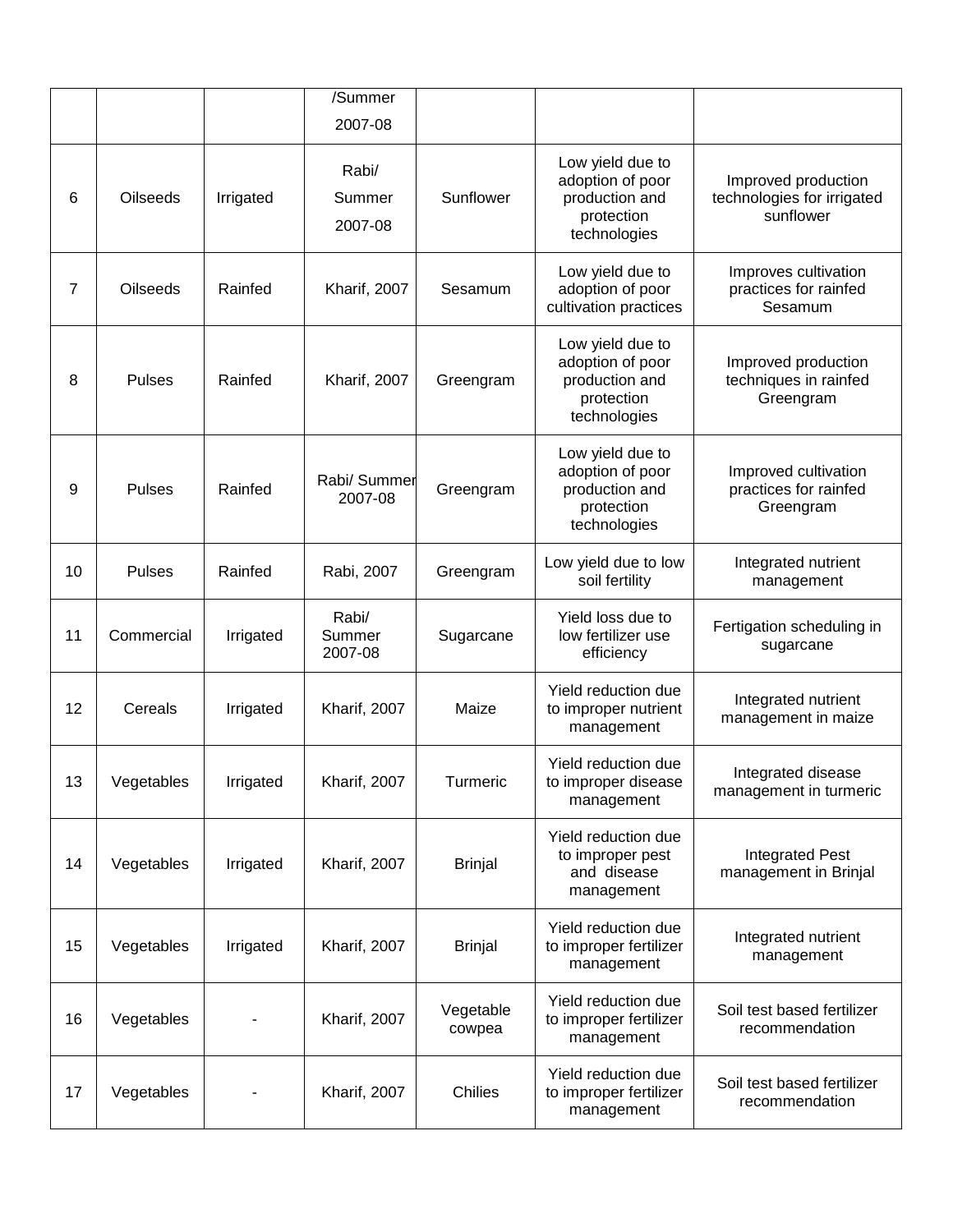| 18 | Flower        | <b>Kharif, 2007</b>        | Jasmine                      | Yield reduction due<br>to improper fertilizer<br>management            | Integrated nutrient<br>management                            |
|----|---------------|----------------------------|------------------------------|------------------------------------------------------------------------|--------------------------------------------------------------|
| 19 | Dairy         | <b>Kharif, 2007</b>        | Dairy farming                | To reduce the cost<br>of concentrate feed                              | Popularization of Azolla as<br>animal feed                   |
| 20 | Goat          | <b>Kharif, 2007</b>        | Goat rearing                 | Poor weight gain                                                       | Nutrient management in<br>goat                               |
| 21 | Dairy         | <b>Kharif, 2007</b>        | Dairy farming                | Lack of green<br>fodder leads to<br>infertility and poor<br>milk yield | Introduction of Co.FS.29<br>for animal fodder                |
| 22 | Goat          | <b>Kharif, 2007</b>        | sheep and<br>goat rearing    | Worm infection and<br>mortality of animals                             | Scientific sheep and goat<br>rearing                         |
| 23 | <b>Pulses</b> | Rabi/<br>Summer<br>2007-08 | Cereals and<br><b>Pulses</b> | Storage loss due to<br>insects                                         | Low cost safety storage<br>methods for cereals and<br>pulses |

#### **FLD Year : 2008-09**

| SI.<br>No.     | Category        | <b>Farming</b><br><b>Situation</b> | <b>Season</b><br>and<br>Year | Crop      | <b>Thematic area</b>              | <b>Technology</b><br><b>Demonstrated</b>                          |
|----------------|-----------------|------------------------------------|------------------------------|-----------|-----------------------------------|-------------------------------------------------------------------|
| 1              | <b>Oilseeds</b> | Rainfed                            | Kharif<br>2008               | Sesamum   | Integrated crop<br>management     | Improved cultivation<br>practices for rainfed<br>Sesamum          |
| $\overline{2}$ | <b>Oilseeds</b> | Rainfed                            | Kharif<br>2008               | Sesamum   | Integrated nutrient<br>management | Integrated nutrient<br>management in<br>Sesamum                   |
| 3              | <b>Oilseeds</b> | Rainfed                            | Kharif<br>2008               | Groundnut | Integrated nutrient<br>management | Integrated nutrient<br>management in<br>groundnut                 |
| 4              | <b>Oilseeds</b> | Irrigated                          | Rabi/<br>Summer<br>2008-09   | Sunflower | Integrated crop<br>management     | Improved cultivation<br>practices for irrigated<br>sunflower      |
| 5              | Oilseeds        | Irrigated                          | Rabi<br>/Summer<br>2008-09   | Groundnut | Integrated crop<br>management     | Integrated crop<br>management practices<br>in irrigated groundnut |
| 6              | Oilseeds        | Irrigated                          | Rabi/                        | Sesamum   | Integrated crop<br>management     | Improved cultivation<br>practices for irrigated                   |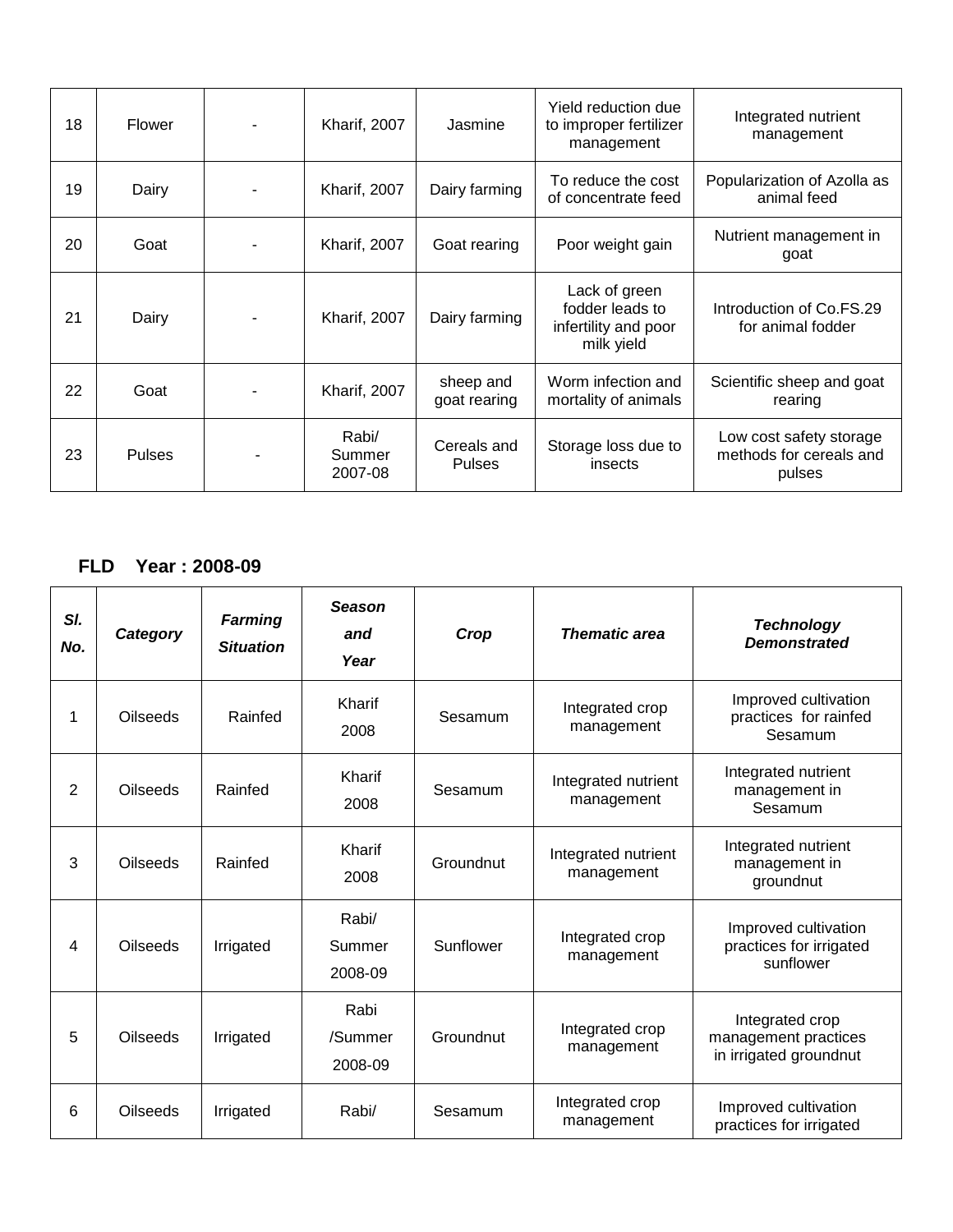|    |                   |           | Summer                     |                       |                                   | Sesamum                                                         |
|----|-------------------|-----------|----------------------------|-----------------------|-----------------------------------|-----------------------------------------------------------------|
|    |                   |           | 2008-09                    |                       |                                   |                                                                 |
| 7  | <b>Pulses</b>     | Rainfed   | Kharif, 2008               | Greengram             | Integrated crop<br>management     | Improved cultivation<br>practices for rainfed<br>Greengram      |
| 8  | <b>Pulses</b>     | Rainfed   | Kharif, 2008               | Greengram             | Integrated nutrient<br>management | Integrated nutrient<br>management in<br>Greengram               |
| 9  | <b>Pulses</b>     | Rainfed   | Rabi/ Summer<br>2008-09    | Bengalgram            | Integrated crop<br>management     | Improved package of<br>practices for rainfed<br>Bengalgram      |
| 10 | Pulses            | Rainfed   | Rabi, 2008                 | Bengalgram            | Integrated nutrient<br>management | Integrated nutrient<br>management in<br>Bengalgram              |
| 11 | Cereals           | Irrigated | Rabi/<br>Summer<br>2008-09 | Maize                 | Integrated crop<br>management     | Integrated crop<br>management in maize                          |
| 12 | Vegetables        | Irrigated | Kharif, 2008               | <b>Brinjal</b>        | Protective<br>cultivation         | Plant protection in Brinjal                                     |
| 13 | Vegetables        | Irrigated | Kharif, 2008               | Tomato                | Protective<br>cultivation         | Plant protection in tomato                                      |
| 14 | Fodder            | Irrigated | <b>Kharif, 2008</b>        | Cumbu<br>napier       | Feed and fodder<br>technology     | Popularization of new high<br>yielding fodder variety           |
| 15 | Fodder            | Irrigated | Kharif, 2008               | Mixed fodder<br>crops | Feed and fodder<br>technology     | Mixed fodder crops                                              |
| 16 | Dairy             |           | Kharif, 2008               |                       | Animal nutrition<br>management    | Supplementation of mineral<br>mixture in repeat breeder<br>cows |
| 17 | Dairy             |           | Kharif, 2008               |                       | Animal nutrition<br>management    | Supplementation of mineral<br>mixture in repeat breeder<br>cows |
| 18 | Sheep and<br>goat |           | Kharif, 2008               |                       | Animal nutrition<br>management    | Supplementation of Salt<br>lick to sheep and goat kids          |
| 19 | Turkey            |           | Rabi 08                    |                       | House hold food<br>security       | Backyard turkey rearing                                         |
| 20 | Implements        |           | Rabi/ Summer<br>2008-09    | Maize                 | Farm machineries                  | Introduction of naveen<br>seed dibbler in maize                 |
| 21 | Implements        |           | Kharif, 2008               | Groundnut             | Farm machineries                  | Adoption of groundnut<br>harvester in rainfed                   |
| 22 | Implements        |           | Kharif, 2008               | Groundnut             | Farm machineries                  | Adoption of groundnut                                           |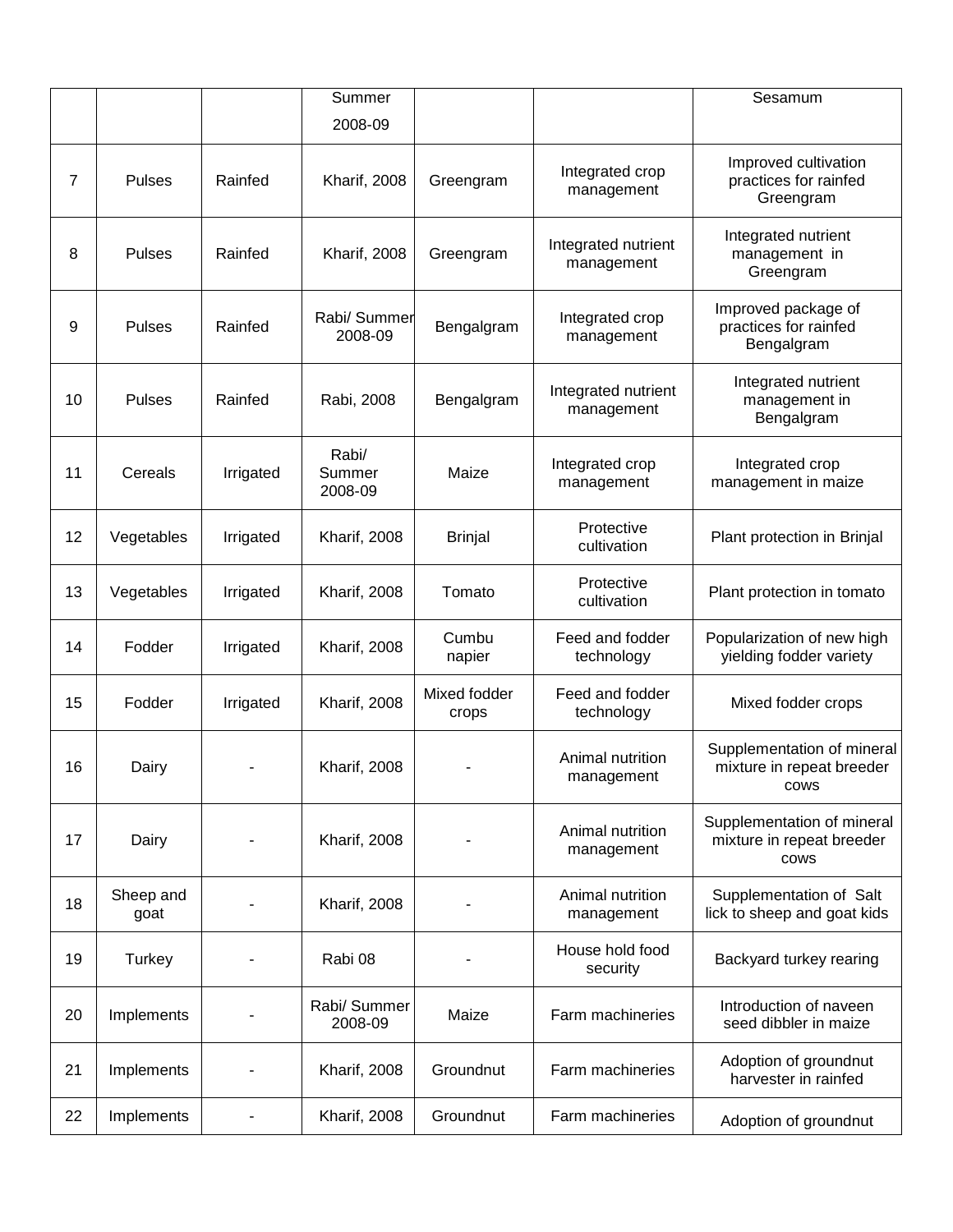| $\sim$ $\sim$ $\sim$<br>.<br>-- |  |  |  |  |
|---------------------------------|--|--|--|--|
|                                 |  |  |  |  |

#### **FLD Year : 2009-10**

| SI.<br>No.     | Category        | <b>Farming</b><br><b>Situation</b> | <b>Season</b><br>and<br>Year | Crop                | <b>Thematic area</b>                        | <b>Technology Demonstrated</b>                                  |
|----------------|-----------------|------------------------------------|------------------------------|---------------------|---------------------------------------------|-----------------------------------------------------------------|
| 1.             | <b>Oilseeds</b> | Rainfed                            | Kharif,<br>2009              | Sesamum             | Integrated<br>Crop<br>Management            | ICM in rainfed Sesamum                                          |
| $\overline{2}$ | Oilseeds        | Irrigated                          | Rabi/<br>Summer<br>2009-10   | Groundnut           | Integrated<br>Crop<br>Management            | Improved cultivation<br>practices in irrigated<br>groundnut     |
| 3              | <b>Pulses</b>   | Rainfed                            | Kharif,<br>2009              | Greengram           | Integrated<br>Crop<br>Management            | Improved cultivation practices<br>for rainfed Greengram         |
| 4              | <b>Pulses</b>   | Irrigated                          | Rabi/<br>Summer<br>2009-10   | Greengram           | Integrated<br>Crop<br>Management            | Improved cultivation practices<br>for Irrigated Greengram       |
| 5              | Cereals         | Irrigated                          | Rabi/<br>Summer<br>2009-10   | Maize               | Pest<br>Management                          | Stem borer management in<br>Maize                               |
| 6              | Vegetables      | Irrigated                          | Kharif,<br>2009              | <b>Brinjal</b>      | Pest<br>Management                          | Plant protection in Brinjal                                     |
| 7              | Vegetables      | Irrigated                          | Kharif,<br>2009              | Tomato              | Pest<br>Management                          | Plant protection in tomato                                      |
| 8              | Vegetables      | Irrigated                          | Rabi/<br>Summer<br>2009-10   | <b>Bhendi</b>       | Integrated<br>Nutrient<br>Management        | <b>INM</b> in Bhendi                                            |
| 9              | Vegetables      | Irrigated                          | Rabi/<br>Summer<br>2009-10   | Vegetable<br>cowpea | Integrated<br><b>Nutrient</b><br>Management | INM in Vegetable cowpea                                         |
| 10             | Fiber crops     | Rainfed                            | Kharif,<br>2009              | Cotton              | Crop<br>production                          | Production technology                                           |
| 11             | Dairy           |                                    | Kharif,<br>2009              | Dairy<br>farming    | Animal<br>nutrition<br>management           | Supplementation of mineral<br>mixture in repeat breeder<br>cows |
| 12             | Dairy           |                                    | Kharif,<br>2009              | Dairy<br>farming    | Feed and<br>fodder                          | Mixed fodder crops                                              |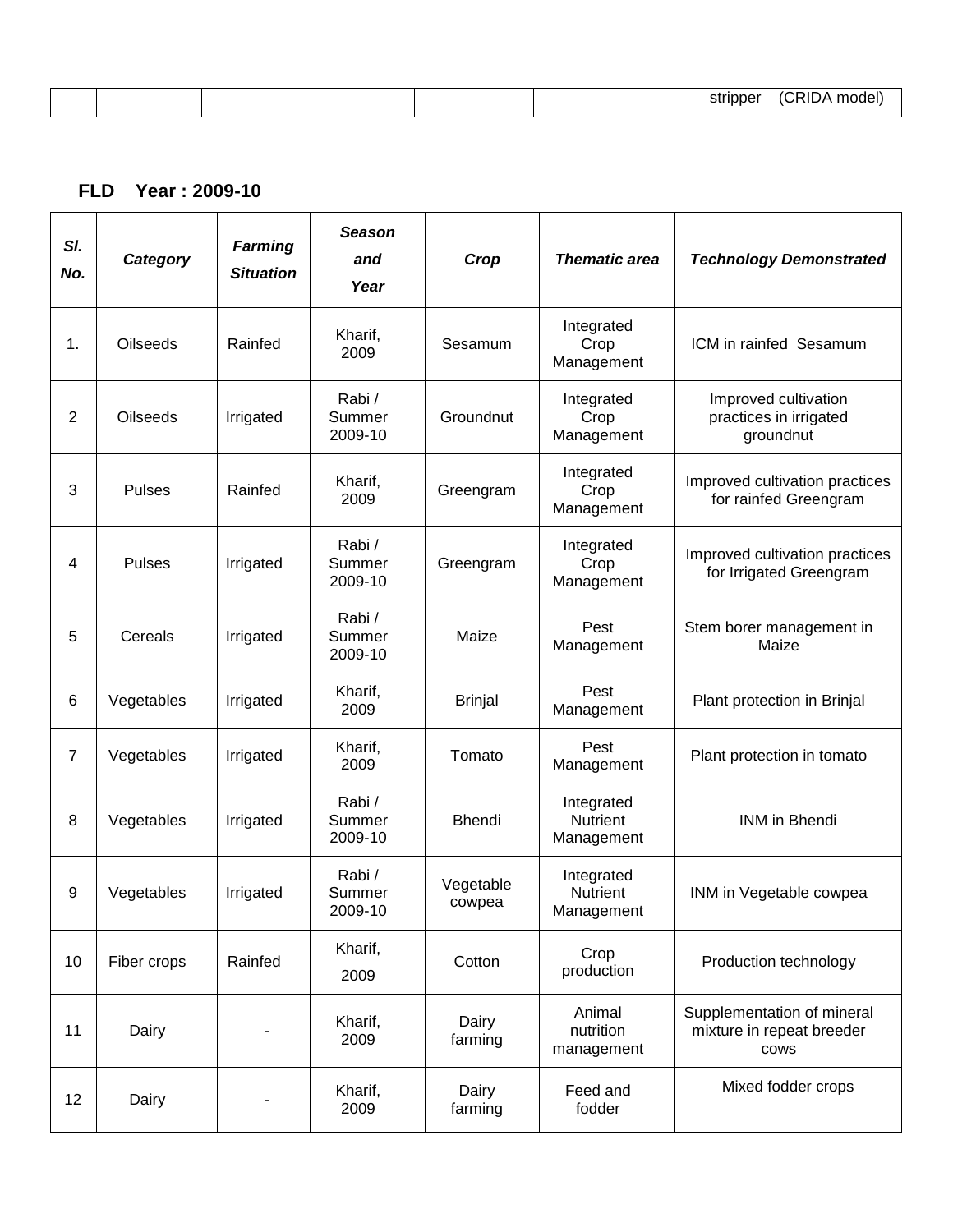| 13 | Dairy      | Kharif,<br>2009             | Dairy<br>farming   | Feed and<br>fodder                          | Popularization of new high<br>yielding fodder variety Cumbu<br>napier             |
|----|------------|-----------------------------|--------------------|---------------------------------------------|-----------------------------------------------------------------------------------|
| 14 | Goat       | Kharif,<br>2009             | Goat rearing       | Animal<br>nutrition<br>management           | Salt lick to sheep and goat<br><b>kids</b>                                        |
| 15 | Poultry    | Rabi/<br>Summer<br>2009-10  | Poultry<br>farming | Poultry<br>farming                          | Nutritional security and<br>income generation through<br>Backyard poultry rearing |
| 16 | Implements | Rabi /<br>Summer<br>2009-10 | Groundnut          | Farm<br>machinery<br>and its<br>maintenance | Adoption of groundnut<br>harvester in rainfed                                     |
| 17 | Implements | Rabi/<br>Summer<br>2009-10  | Groundnut          | Farm<br>machinery<br>and its<br>maintenance | Adoption of groundnut<br>stripper (CRIDA)                                         |

## **FLD Year : 2010-11**

| S. No          | <b>Thrust area</b>            | Crop/<br><b>Enterprise</b> | <b>Thematic area</b>                                                                      | <b>Technology Demonstrated</b>                                |
|----------------|-------------------------------|----------------------------|-------------------------------------------------------------------------------------------|---------------------------------------------------------------|
| 1              | Integrated crop<br>management | Sesamum                    | Low yield due to adoption of<br>poor production and<br>protection technologies            | Improved cultivation practices<br>for rainfed Sesamum (TMV-7) |
| $\overline{2}$ | Integrated crop<br>management | Groundnut                  | Improper nutrient<br>management                                                           | ICM in groundnut<br>$(Co-6)$                                  |
| 3              | Integrated crop<br>management | Paddy                      | Use of more pesticides in<br>paddy pest control                                           | ICM in Paddy                                                  |
| 4              | Integrated crop<br>management | Sorghum                    | Low yield due to repeated<br>use of same cultivar. It leads<br>to depletion of seed vigor | Popularization of Co-30 (dual<br>purpose)                     |
| 5              | Integrated crop<br>management | <b>Brinjal</b>             | Low yield due to poor<br>agronomical practices                                            | ICM in Brinjal                                                |
| 6              | Integrated crop<br>management | Chillies                   | Low yield due to poor<br>agronomic practices                                              | ICM in CO(ch)1                                                |
| $\overline{7}$ | Integrated crop<br>management | Onion                      | Yield reduction due pest &<br>diseases                                                    | <b>IPDM</b> model for Onion                                   |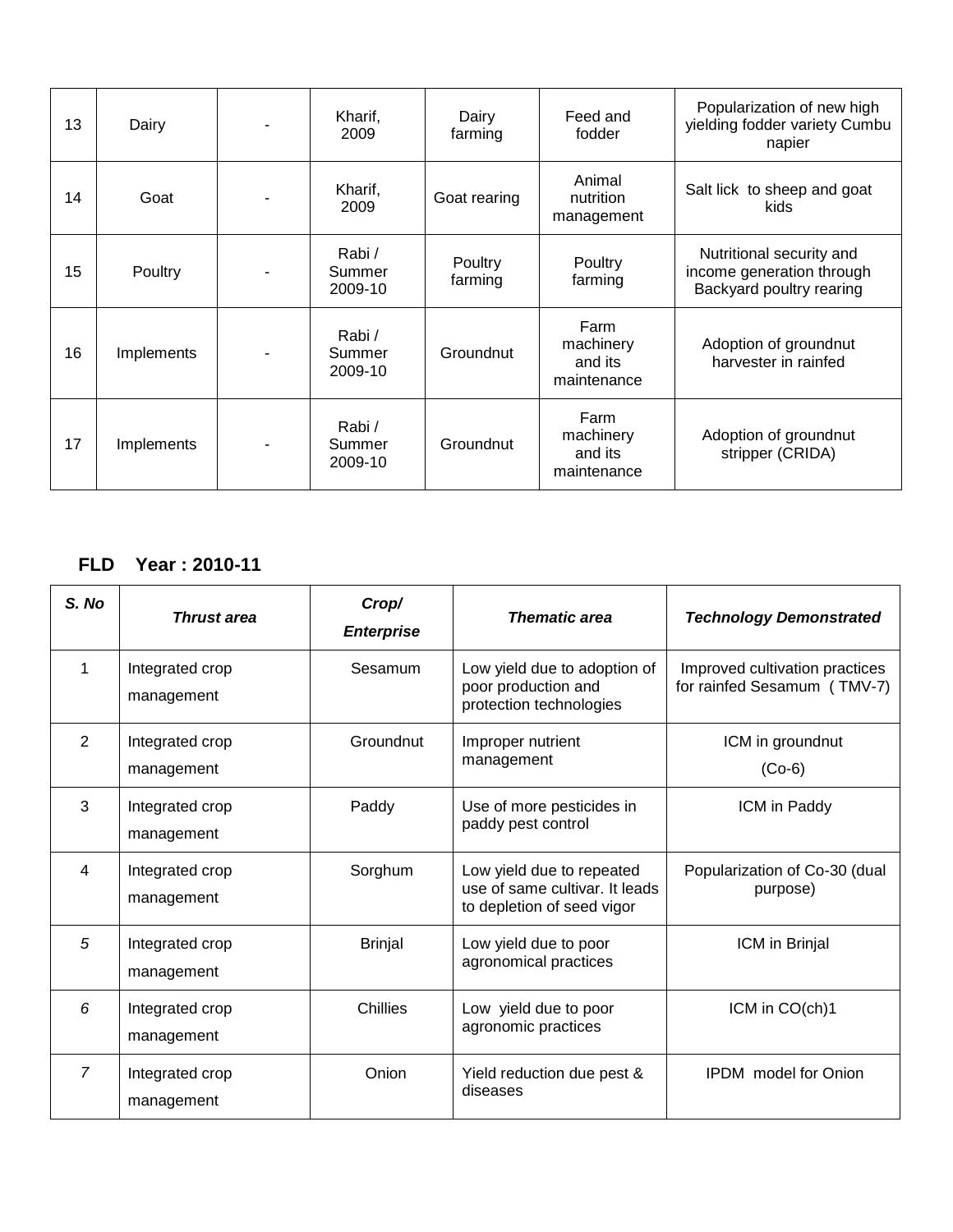| 8  | Fodder management       | Fodder                 | Unaware of mixed fodder<br>varieties            | Popularization of fodder bank                      |
|----|-------------------------|------------------------|-------------------------------------------------|----------------------------------------------------|
| 9  | Mineral supplementation | Sheep and goat         | Poor weight gain                                | Popularization salt lick to sheep<br>and goat kids |
| 10 | Farm Machinery          | Groundnut<br>harvester | Labour scarcity                                 | Introduction of TD Groundnut<br>harvester          |
| 11 | Farm Machinery          | Chalf cutter           | Wastage of fodder                               | Introduction of Motorized Chalf<br>cutter          |
| 12 | Packaging               | Curry leaf             | Low shelf life                                  | Viable packaging of Curry leaf                     |
| 13 | Value addition          | Sorghum                | Use of more pesticides in<br>paddy pest control | Value addition of sorghum                          |

#### **FLD Year : 2011-12**

| S. No          | <b>Thrust area</b>                         | Crop/<br><b>Enterprise</b> | <b>Thematic area</b>                         | <b>Technology Demonstrated</b>                               |
|----------------|--------------------------------------------|----------------------------|----------------------------------------------|--------------------------------------------------------------|
| 1              | Integrated crop<br>management              | Groundnut                  | Low yield due to poor<br>agronomic practices | ICM in rainfed Groundnut                                     |
| $\overline{2}$ | Integrated crop<br>management              | Greengram                  | Low yield due to poor<br>agronomic practices | Improved package of<br>practices for rainfed<br>Greengram    |
| 3              | Integrated crop<br>management              | Bengalgram                 | Low yield due to poor<br>agronomic practices | Improved cultivation<br>practices for rainfed Bengal<br>gram |
| 4              | <b>Nutrient Management</b>                 | Maize                      | Poor yield                                   | <b>ICM</b> in Maize                                          |
| 5              | Integrated crop<br>management              | Tomato                     | Pest and disease incidence                   | ICM in Tomato                                                |
| 6              | <b>Nutrient Management</b>                 | <b>Bhendi</b>              | Pest and disease incidence                   | ICM in Bhendi                                                |
| 7              | Integrated crop<br>management              | chillies                   | Pest and disease incidence                   | <b>ICM</b> in Chillies                                       |
| 8              | Feed and fodder<br>management              | Mixed fodder               | Unaware of green fodder                      | Popularization of mixed<br>fodder                            |
| 9              | Storage loss<br>minimization<br>techniques | Vegetable<br>preservator   | Low shelf life period                        | Introducing vegetable<br>preservator                         |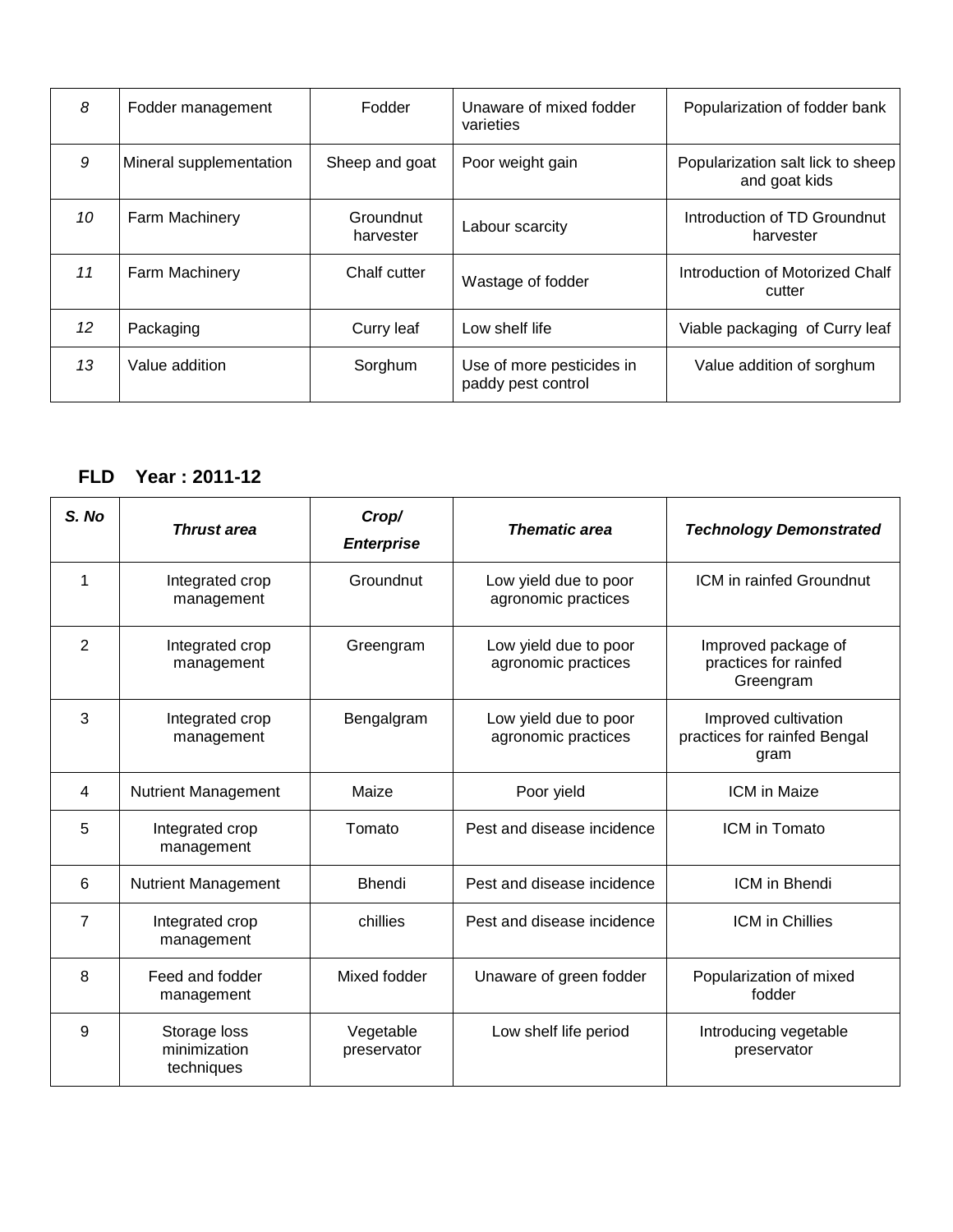# **FLD Year : 2012-13**

| S. No          | <b>Thrust area</b>            | Crop/<br><b>Enterprise</b> | <b>Thematic area</b>       | <b>Technology</b><br><b>Demonstrated</b> |
|----------------|-------------------------------|----------------------------|----------------------------|------------------------------------------|
| 1              | Integrated pest<br>Management | Paddy                      | Integrated crop management | IPDM in paddy                            |
| $\overline{2}$ | Integrated Crop<br>Management | Maize                      | Integrated crop management | <b>ICM</b> in Maize                      |
| 3              | Integrated Crop<br>Management | Sesamum                    | Integrated crop management | ICM in Sesamum                           |
| 4              | Integrated Crop<br>Management | Blackgram                  | Integrated crop management | ICM in Blackgram                         |
| 5              | Integrated Crop<br>Management | Bittergourd                | Integrated crop management | ICM in Bittergourd                       |
| 6              | Integrated Crop<br>Management | Banana                     | Integrated crop management | ICM in Banana                            |
| $\overline{7}$ | IFS model for rainfed<br>land | All crops                  | Integrated Farming System  | Integrated Farming System                |
| 8              | IFS model for garden<br>land  | All crops                  | Integrated Farming System  | Integrated Farming System                |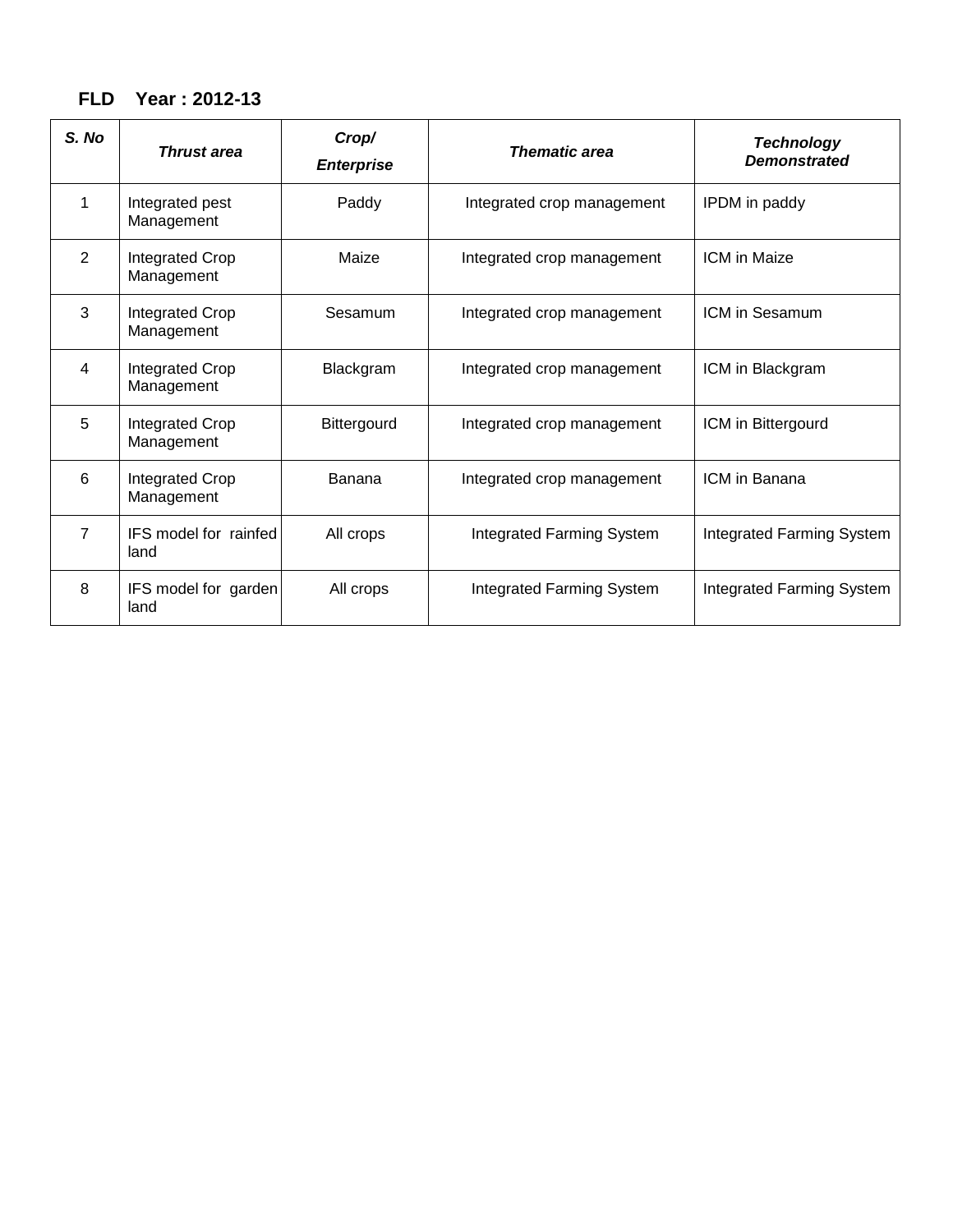## **FLD Year : 2013-14**

| S. No          | <b>Thrust area</b>                      | Crop/<br><b>Enterprise</b> | <b>Thematic area</b>                                                                     | <b>Technology</b><br><b>Demonstrated</b>                |
|----------------|-----------------------------------------|----------------------------|------------------------------------------------------------------------------------------|---------------------------------------------------------|
| 1              | <b>Integrated Crop</b>                  | Maize                      | Genetic impurity in private hybrids                                                      | ICM in Maize                                            |
|                | Management                              |                            | Weed infestation at initial stage                                                        |                                                         |
|                |                                         |                            | Nutrient deficiency, Pest incident,                                                      |                                                         |
| $\overline{2}$ | <b>Integrated Crop</b>                  | Bengalgram                 | Low yield due to cultivating old                                                         | ICM in                                                  |
|                | Management                              |                            | varieties CO 4 and low rate of seed<br>replacement                                       | Bengalgram                                              |
| 3              | Integrated Crop<br>Management           | Greengram                  | Yellow mosaic and PMD disease<br>leads to poor yield,                                    | ICM in Greengram                                        |
| 4              | Integrated Crop<br>Management           | Tomato                     | Weed infestation, Fruit borer, leaf<br>miner, TMV and Unaware of value<br>addition       | ICM in Tomato and value<br>addition                     |
| 5              | <b>Integrated Crop</b><br>Management    | Bhendi                     | Indiscriminate use of fertilizers, Fruit<br>borer and white fly,                         | ICM in Bhendi                                           |
|                |                                         |                            | Drudgery during harvesting                                                               |                                                         |
| 6              | Integrated Crop<br>Management           | Banana                     | Labour scarcity during planting<br>season                                                | ICM in Banana and value<br>addition                     |
|                |                                         |                            | Poor nutrient management and<br>micro nutrient deficiency                                |                                                         |
|                |                                         |                            | <b>Pseudostem Weevil infestation</b>                                                     |                                                         |
|                |                                         |                            | Improper filling of fingers                                                              |                                                         |
|                |                                         |                            | Post harvest loss                                                                        |                                                         |
| $\overline{7}$ | Integrated Pest and                     | Onion                      | Yellowing of leaves, Tip drying,                                                         | <b>IPDM</b> in Onion                                    |
|                | <b>Disease</b><br>Management            |                            | Bulb rot and Less bulb size                                                              |                                                         |
| 8              | Integrated Crop<br>Management           | Turmeric                   | Uncertainty of farm labourers for<br>harvesting and post-harvest<br>handling in turmeric | ICM in Turmeric                                         |
| 9              | Feed and fodder                         | Dairy                      | Unaware of fodder cultivation in<br>coconut garden                                       | Demonstration of fodder<br>production unit              |
| 10             | Animal nutrient<br>management           | Goat                       | Unaware of tree fodder, Worm<br>burden and mineral deficiency                            | Demonstration of<br>anthelmintic mineral block          |
| 11             | <b>Integrated Disease</b><br>Management | Dairy                      | Mastitis, Unaware of green fodder,<br>Water scarcity and Drudgery during<br>milking      | Ethno Veterinary medicines<br>for treatment of mastitis |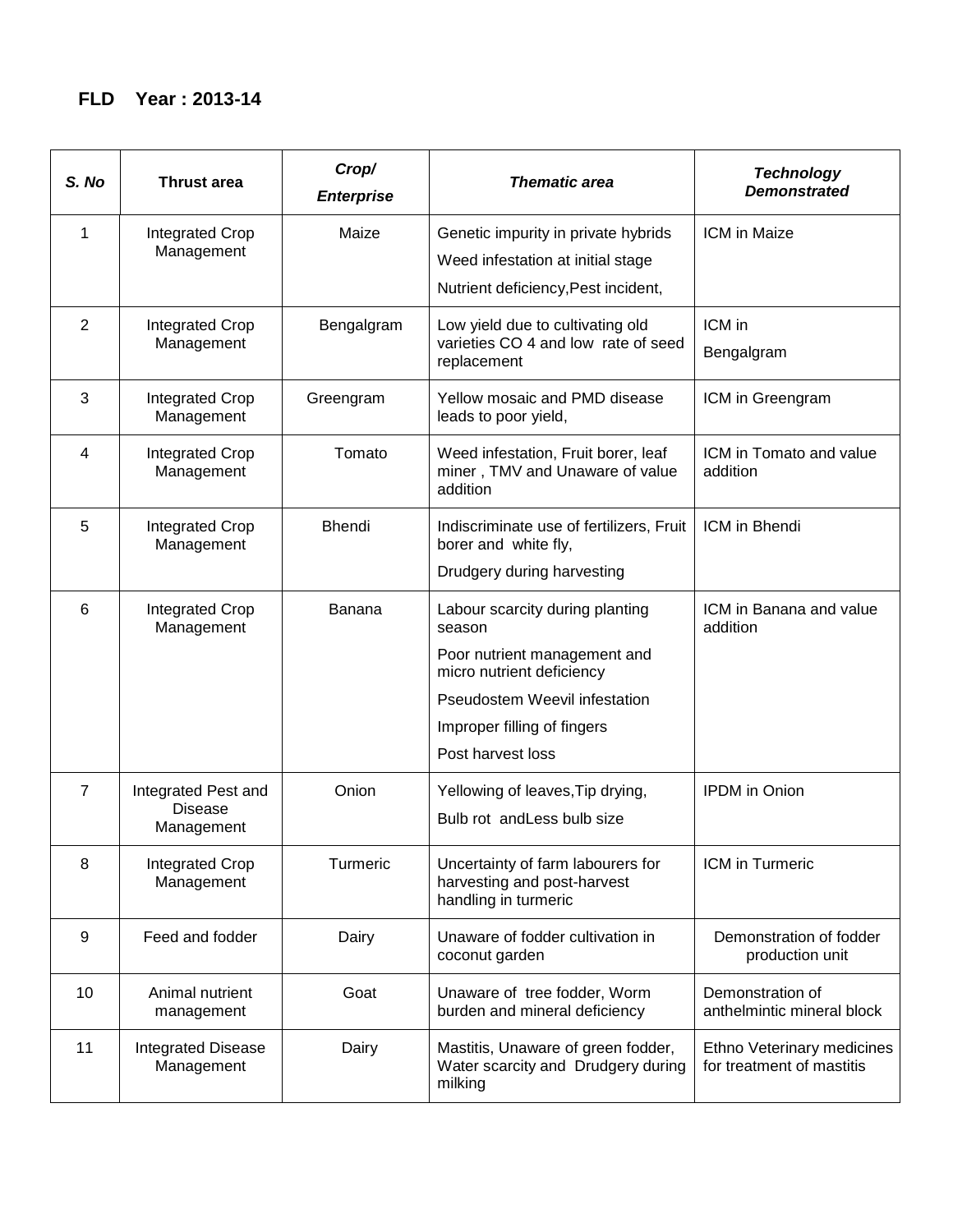| 12 <sup>2</sup> | Labour management                   | Dairy      | Poor labour availability for hand<br>milking, Mastitis, Spread of<br>infectious diseases like FMD<br>through milk men More time taken<br>for milking | Demonstration of milking<br>machine                                                                                   |
|-----------------|-------------------------------------|------------|------------------------------------------------------------------------------------------------------------------------------------------------------|-----------------------------------------------------------------------------------------------------------------------|
| 13              | Labour management                   | Ground nut | Labour scarcity for sowing,<br>harvesting and grading                                                                                                | Introduction of 6 row<br>inclined plate planter, TD<br>harvester and mechanical<br>grader in groundnut<br>cultivation |
| 14              | <b>Entrepreneurs</b><br>development |            | Lack of awareness about income<br>generation activities                                                                                              | Agri business school for<br>women entrepreneurs                                                                       |
| 15              | Processing and<br>value addition    | Tomato     | Price fluctuation                                                                                                                                    | Market let extension for<br>tomato                                                                                    |
| 16              | Integrated farming                  | All crops  | Poor soil fertility, Fragmented<br>holdings, Risk of crop failure and<br>lack of capital investment                                                  | <b>IFS Model for Rainfed</b><br>condition                                                                             |
| 17              | Integrated farming                  | All crops  | Poor soil fertility and price<br>fluctuation of agricultural commodity                                                                               | <b>IFS Model for Garden land</b><br>condition                                                                         |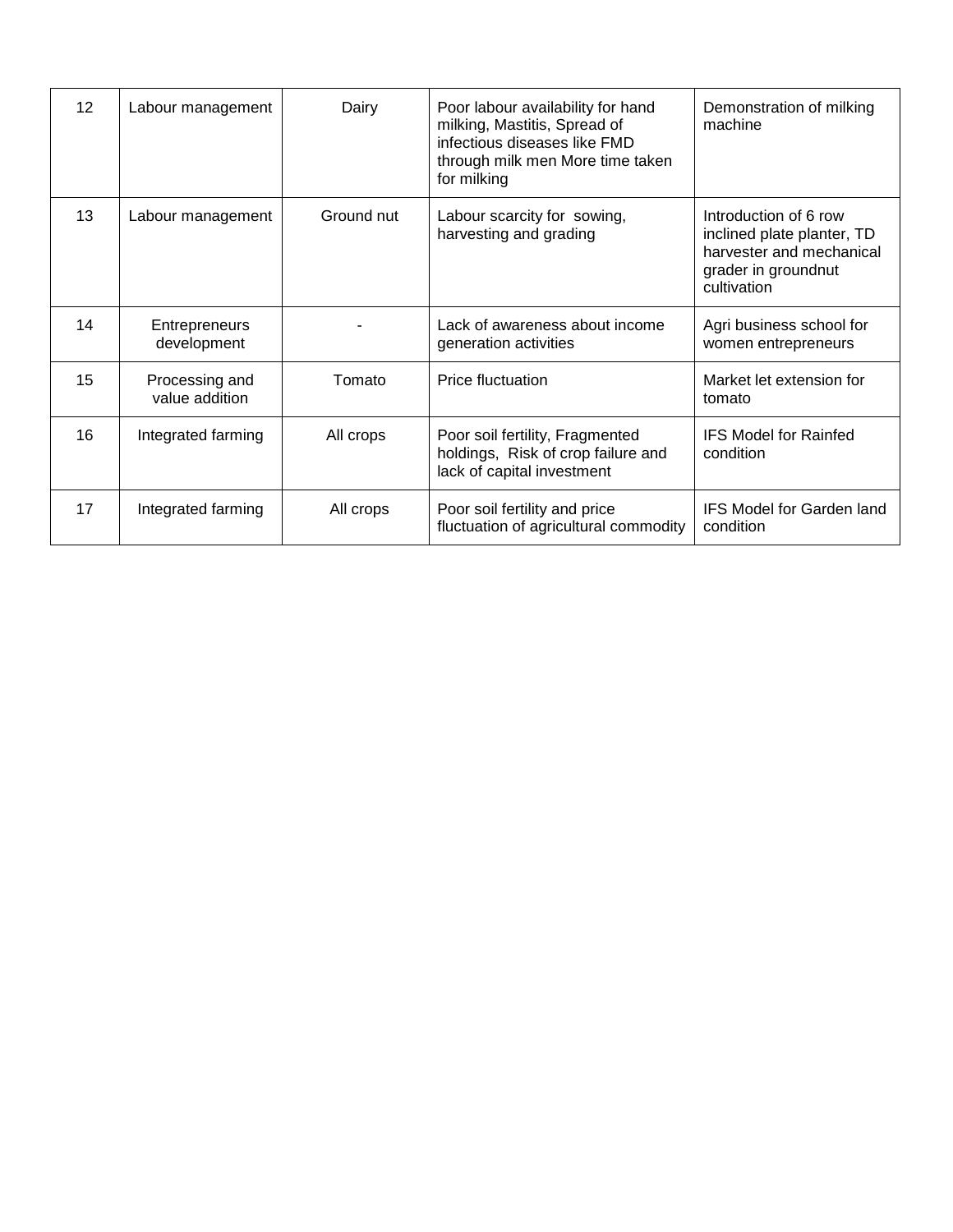## **FLD Year : 2014-15**

| S. No          | <b>Thrust area</b>                             | Crop/<br><b>Enterprise</b> | <b>Thematic area</b>                                                    | <b>Technology Demonstrated</b>                                                    |
|----------------|------------------------------------------------|----------------------------|-------------------------------------------------------------------------|-----------------------------------------------------------------------------------|
| 1              | Integrated crop<br>management                  | Bengalgram                 | Integrated crop management in<br>Bengalgram                             | Improved cultivation practices<br>for rainfed Bengalgram                          |
| $\overline{2}$ | Integrated crop<br>management                  | Maize                      | Integrated crop management in<br>Maize                                  | Improved cultivation practices in<br><b>Hybrid Maize</b>                          |
| 3              | Integrated Crop<br>Management                  | Cotton                     | Integrated Crop Management in<br>Cotton                                 | <b>High Density Planting System</b>                                               |
| 4              | Integrated crop<br>management                  | <b>Brinjal</b>             | Integrated crop management in<br><b>Brinjal</b>                         | ICM in brinjal                                                                    |
| 5              | Integrated nutrient<br>management              | Tomato                     | Integrated nutrient management<br>in Tomato                             | VAM and coir composting in<br>tomato                                              |
| 6              | Integrated nutrient<br>management              | <b>Bhendi</b>              | Integrated nutrient management<br>in Bhendi                             | VAM and coir composting in<br>bhendi                                              |
| 7              | Integrated crop<br>management                  | Turmeric                   | Integrated crop management in<br>Turmeric                               | ICM in Turmeric                                                                   |
| 8              | Feed and fodder<br>management                  | Fodder sorghum             | Feed and fodder management in<br>milch animal                           | Demonstration of Co 31 fodder<br>sorghum                                          |
| 9              | <b>Integrated Nutrient</b><br>management       | Dairy                      | Integrated Nutrient management<br>in dairy animal                       | Demonstration of Grand<br>supplement                                              |
| 10             | Integrated disease<br>management               | Chick                      | Integrated disease management<br>in poultry                             | Demonstration of oral pellet<br>vaccine                                           |
| 11             | Small scale income<br>generation<br>activities | Poultry                    | Small scale income generation<br>Activities through backyard<br>poultry | Nutritional security and income<br>generation through backyard<br>poultry rearing |
| 12             | Entrepreneurs<br>development                   | Turmeric                   | Processing and value addition<br>through EDP mode                       | Value added products from<br>turmeric                                             |
| 13             | Processing and value<br>addition               | Banana                     | Processing and value addition<br>through EDP mode                       | Value added products from<br>banana                                               |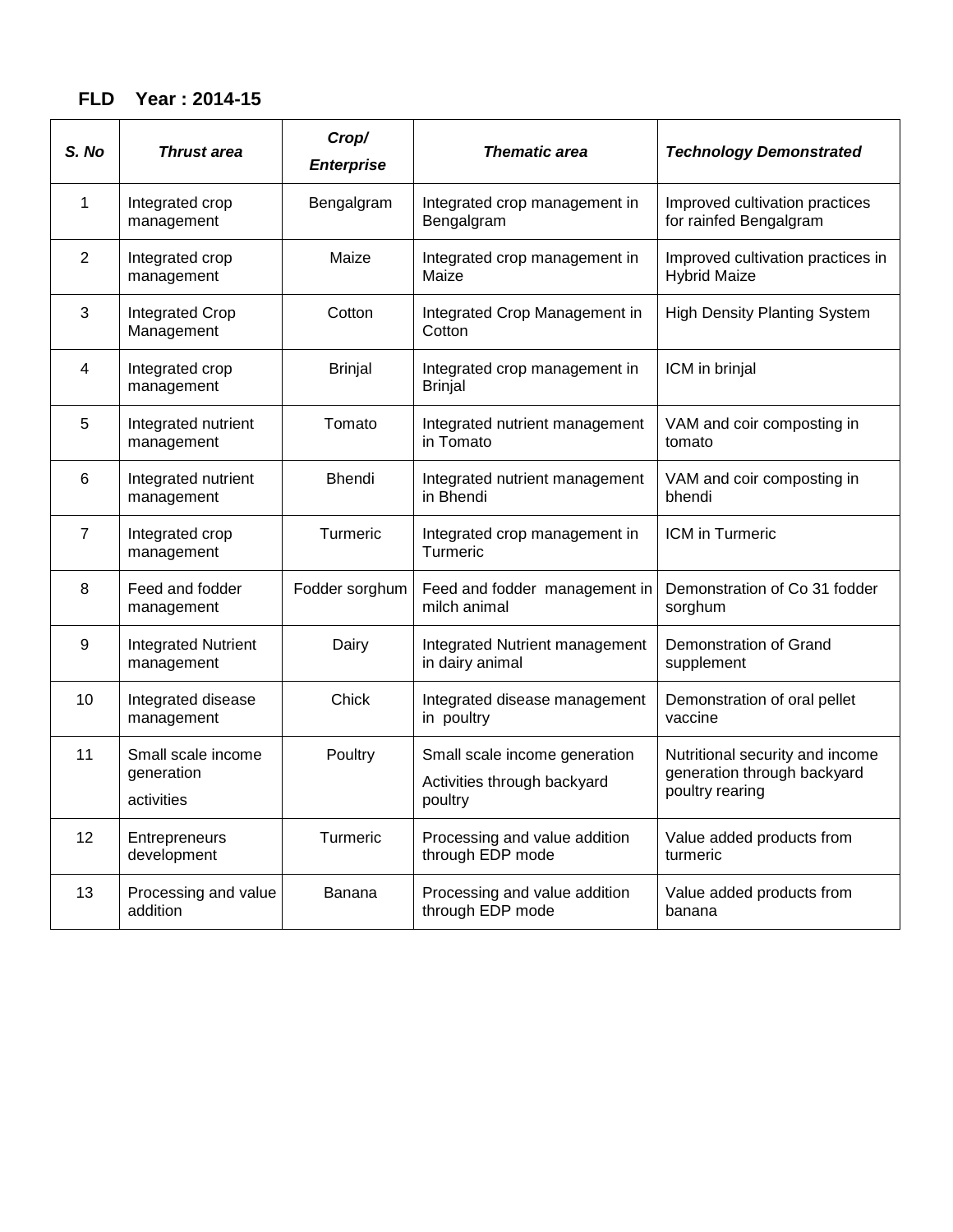# **FLD Year : 2015-16**

| S. No | <b>Thrust area</b>                   | Crop/<br><b>Enterprise</b>       | <b>Thematic area</b>                                                                         | <b>Technology Demonstrated</b>                                                                                                                                         |
|-------|--------------------------------------|----------------------------------|----------------------------------------------------------------------------------------------|------------------------------------------------------------------------------------------------------------------------------------------------------------------------|
| 1     | <b>Integrated Crop</b><br>Management | Tomato                           | ICM in Tomato                                                                                | Seed treatment, soil test base fertilizer<br>application, Foliar application of micro<br>nutrients, Demonstrating bio agents and<br>traps for pest and disease control |
| 2     | <b>Integrated Crop</b><br>Management | Mulberry                         | Quality production of<br>mulberry leaves                                                     | Intercropping of green manure and foliar<br>application of micro nutrients                                                                                             |
| 3     | Cropping<br>Systems                  | Cowpea                           | ICM in vegetable<br>cowpea                                                                   | ICM in vegetable cowpea                                                                                                                                                |
| 4     | Cropping<br>Systems                  | <b>Brinjal</b>                   | Indiscriminate use of<br>fertilizers, and low yield<br>due to Pest and disease<br>incidences | Indiscriminate use of fertilizers, and low yield<br>due to Pest and disease incidences                                                                                 |
| 5     | <b>Fodder Crops</b>                  | Guinea grass                     | Introduction of CO-5<br>fodder grass                                                         | Introduction of CO-5 fodder grass                                                                                                                                      |
| 6     | Crop<br>Diversification              | <b>Brinjal</b>                   | ICM in brinjal                                                                               | ICM in brinjal                                                                                                                                                         |
| 7     | Cropping<br>Systems                  | Cotton                           | HDPS in cotton                                                                               | HDPS in cotton                                                                                                                                                         |
| 8     | <b>Integrated Crop</b><br>Management | Chickpea                         | ICM in Bengalgram                                                                            | ICM in Bengalgram                                                                                                                                                      |
| 9     | <b>Integrated Crop</b><br>Management | Okra                             | ICM in Bhendi                                                                                | ICM in Bhendi                                                                                                                                                          |
| 10    | Cropping<br>Systems                  | Maize                            | Demonstrating maize<br>Hybrid (COMH 6)                                                       | Demonstrating maize Hybrid (COMH 6)                                                                                                                                    |
| 11    | Feed and Fodder                      | Fodder                           | Demonstrating Co 31<br>fodder sorghum                                                        | Demonstrating Co 31 fodder sorghum                                                                                                                                     |
| 12    | <b>Nutrition</b><br>Management       | Feed                             | Mineral mixture to the<br>milch animal                                                       | Area specific mineral mixture in dairy animal                                                                                                                          |
| 13    | Production and<br>Management         | Special programme                | Demonstration of<br>nutrition garden in<br>schools                                           | Demonstration of nutrition garden in schools                                                                                                                           |
| 14    | <b>Others</b>                        | Poultry                          | Breeding for poultry<br>birds                                                                | Breeding programe for poultry birds in KVK                                                                                                                             |
| 15    | Others                               | Vermi compost                    | Vermi composting and<br>Rabbit rearing in IFS<br>model                                       | Vermi composting and Rabbit rearing in IFS<br>model                                                                                                                    |
| 16    | Farm<br>Mechanization                | Power weeder                     | Demonstrating power<br>weeder in rainfed cotton                                              | Demonstrating power weeder in rainfed<br>cotton                                                                                                                        |
| 17    | Farm<br>Mechanization                | <b>TD Groundnut</b><br>harvestor | TD harvester in<br>groundnut                                                                 | <b>TD Groundnut harvester</b>                                                                                                                                          |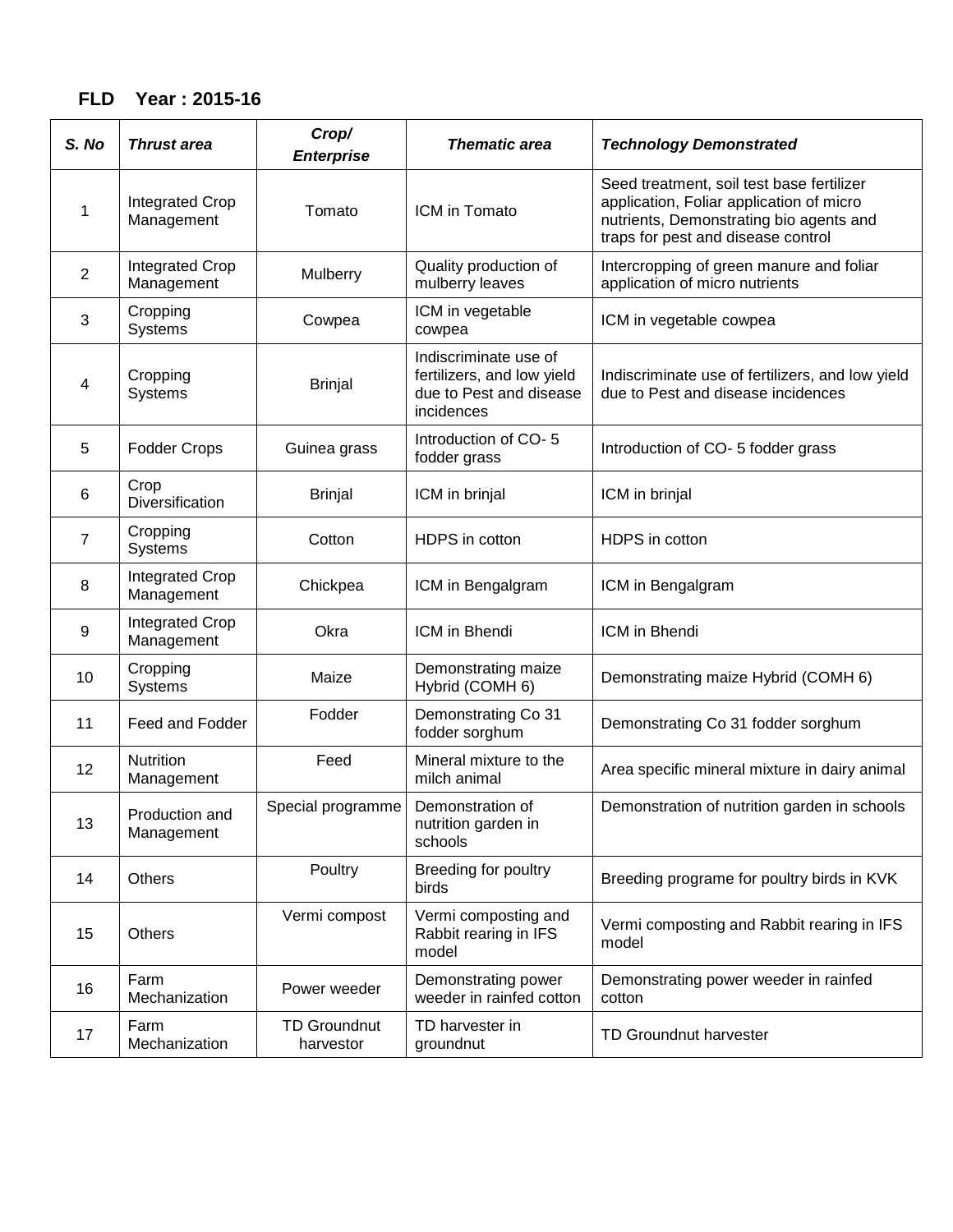| S. No          | <b>Thrust area</b>       | Crop/Enterprise | <b>Thematic area</b>                | <b>Technology Demonstrated</b>                                   |
|----------------|--------------------------|-----------------|-------------------------------------|------------------------------------------------------------------|
| $\mathbf{1}$   | <b>Millets</b>           | Kuthiraivali    | Integrated crop<br>management       | Integrated crop management in<br>Kuthiraivali and Value Addition |
| $\overline{2}$ | Pulses                   | Blackgram       | Integrated crop<br>management       | Integrated crop management in<br>rainfed blackgram               |
| 3              | Pulses                   | Greengram       | Integrated crop<br>management       | Integrated crop management in<br>greengram                       |
| 4              | Pulses                   | Bengalgram      | Integrated crop<br>management       | Integrated crop management in<br>Bengalgram                      |
| 5              | Pulses                   | Groundnut       | Integrated crop<br>management       | Integrated crop management in<br>Groundnut                       |
| 6              | Vegetables               | Chillies        | Integrated crop<br>management       | ICM in chillies and value addition                               |
| $\overline{7}$ | Vegetables               | Bitter gourd    | Integrated crop<br>management       | Integrated Nutrient and Pest<br>Management in bitter gourd       |
| 8              | Vegetables               | Cauliflower     | Integrated crop<br>management       | Integrated crop management in<br>Cauliflower                     |
| 9              | Fodder                   | $Co-31$         | Fodder<br>management                | Demonstration of Multicut fodder<br>Variety Co 31                |
| 10             | Implements               | Sorghum         | Labour management                   | Demonstrating TD sorghum<br>harvester                            |
| 11             | Implements               | Tamarind        | Labour management                   | Demonstrating on Tamarind<br>deseeder a group approach           |
| 12             | Farm waste<br>management | Banana          | Waste recycling                     | Animal waste recycling and<br>fortification                      |
| 13             | IFS model                | All crops       | <b>Integrated Farming</b><br>System | <b>Integrated Farming System</b>                                 |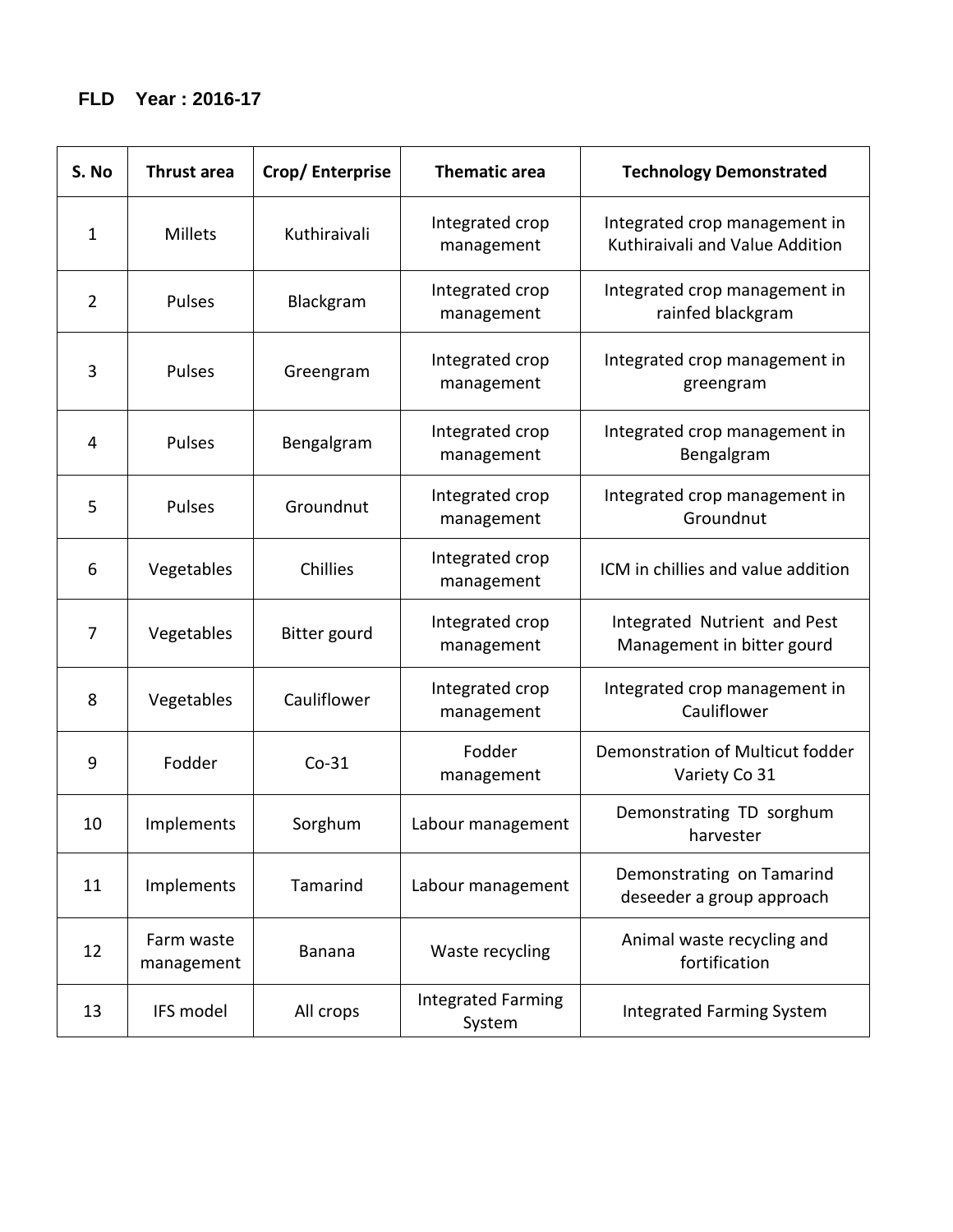## **FLD Year : 2017-18**

| SI<br>No       | Category/<br>Crop or | <b>Prioritized problem</b>             | <b>Technologies</b><br><b>Demonstrated</b> | No. of<br>Demo | Area<br>(ha)   |
|----------------|----------------------|----------------------------------------|--------------------------------------------|----------------|----------------|
|                | enterprise           |                                        |                                            |                | <b>Units</b>   |
| $\mathbf{1}$   | Paddy                | -Existence of old variety              | Demonstrating Paddy                        | 10             | $\overline{4}$ |
|                |                      | -Incidence of stem borer and leaf      | var. CO-51 with ICM                        |                |                |
|                |                      | folder                                 |                                            |                |                |
|                |                      | -Incidence of blast and Sheath blight  |                                            |                |                |
| $\overline{2}$ | Curry leaf           | -Poor soil fertility- Low OM           | Demonstrating                              | 10             | $\overline{2}$ |
|                |                      | -Pest & disease incidences             | organic cultivation in                     |                |                |
|                |                      |                                        | Curry leaf                                 |                |                |
| 3              | Jasmine              | -Nutrient deficiency                   | Integrated nutrient                        | 10             | $\overline{2}$ |
|                |                      | -Poor soil amendments                  | management in                              |                |                |
|                |                      | -Pest & disease incidences             | Jasmine Var.CO-2                           |                |                |
| 4              | Coriander            | preference<br>for<br>-Less<br>consumer | Introduction of                            | 10             | $\mathbf{1}$   |
|                |                      | hybrids                                | Coriander Var: Cocr-4,                     |                |                |
|                |                      | -Nutrient deficiency                   | and ICM Practices                          |                |                |
|                |                      | -Root rot incidences                   |                                            |                |                |
|                |                      | -Price fluctuation                     |                                            |                |                |
| 5              | Banana               | -Weevil incidences                     | Demonstrating IPDM                         | 10             | 4              |
|                |                      | -Micronutrient deficiency              | in Banana                                  |                |                |
|                |                      | -Wilt incidences                       |                                            |                |                |
| 6              | Snakegourd           | -Virus incidence                       | Demonstrating                              | 10             | $\overline{2}$ |
|                |                      | -Fruit fly incidence                   | Integrated Pest and                        |                |                |
|                |                      |                                        | Disease management                         |                |                |
|                |                      |                                        | in Snake gourd                             |                |                |
| $\overline{7}$ | Onion                | -Purple blotch incidence               | Demonstrating                              | 10             | 4              |
|                |                      | -Thrips incidence                      | Integrated Pest and                        |                |                |
|                |                      |                                        | Disease management                         |                |                |
|                |                      |                                        | in Onion Variety CO 5                      |                |                |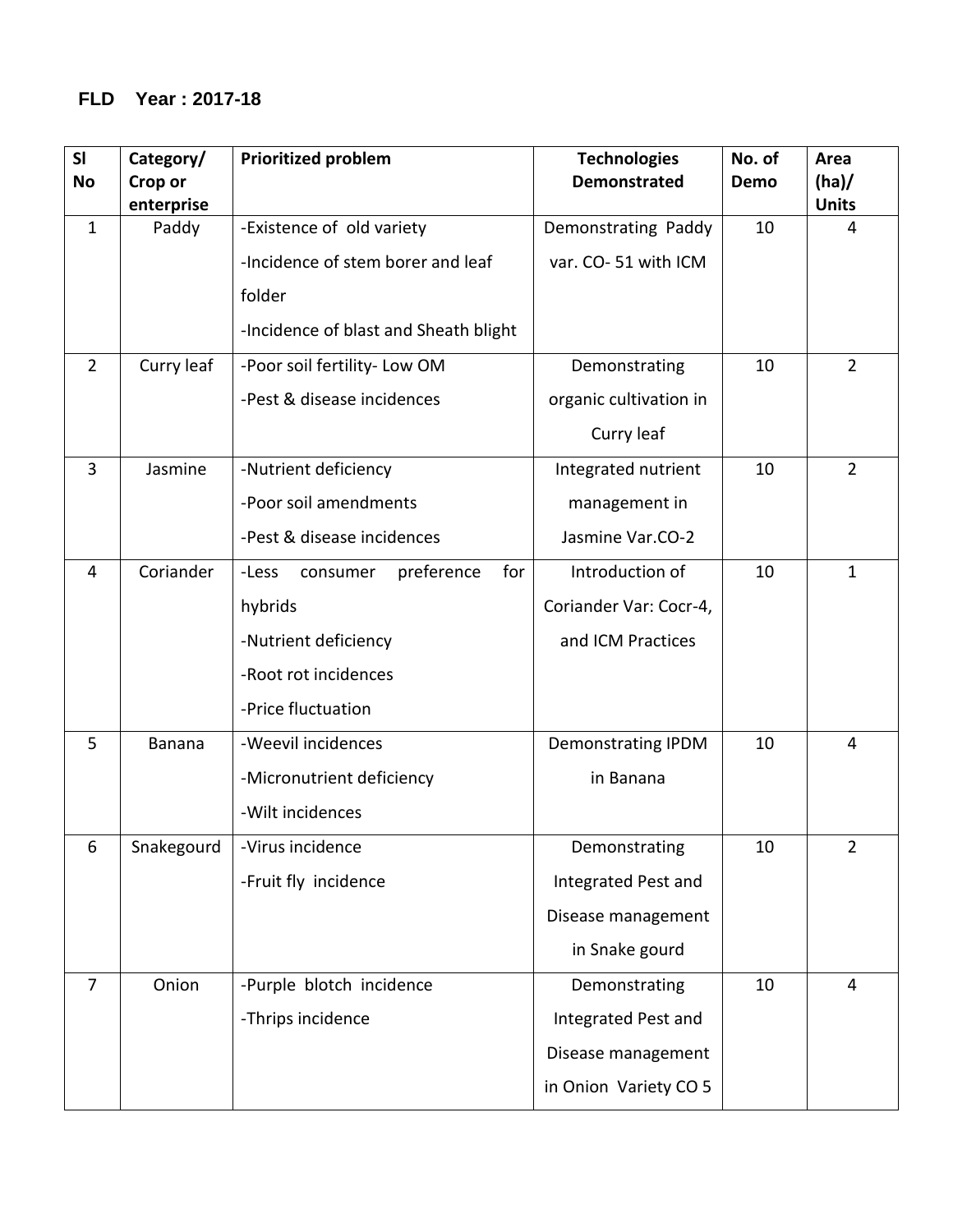| 8  | Turmeric      | -Long duration                    | ICM in Turmeric                               | 10 | $\mathbf{1}$   |
|----|---------------|-----------------------------------|-----------------------------------------------|----|----------------|
|    |               | -Less curcumine content           | var.Pragati                                   |    |                |
| 9  | Coconut       | -Micronutrient deficiency         | Demonstrating                                 | 10 | $\overline{4}$ |
|    |               | -Soil moisture loss               | Integrated soil and                           |    |                |
|    |               | -Wilt incidences                  | water conservation                            |    |                |
|    |               |                                   | and fertility                                 |    |                |
|    |               |                                   | management in                                 |    |                |
|    |               |                                   | Coconut                                       |    |                |
| 10 | Fodder        | -Shattering of seeds              | Demonstration of CO                           | 10 | 0.8            |
|    | sorghum       | -Improper green fodder ratio      | 31 multi cut fodder                           |    |                |
|    |               |                                   | sorghum                                       |    |                |
| 11 | Dairy cows    | -Indigestion                      | Demonstrating feed                            | 10 | 10             |
|    |               | -Diarrhea                         | supplementation with                          |    |                |
|    |               | -Poor absorption of nutrients     | yeast culture in dairy                        |    |                |
|    |               | -Lowered productivity             | cows                                          |    |                |
| 12 | Dairy         | -Improper heat detection          | Popularization of                             | 10 | 10             |
|    |               | -Existence of silent breeder      | Progesterone sponge                           |    |                |
|    |               | -Improper insemination timings    | for managing                                  |    |                |
|    |               | -Reproductive failure             | reproductive failure in                       |    |                |
|    |               |                                   | dairy cattle                                  |    |                |
| 13 | Mechanizati   | -Labour scarcity in peak season   | Demonstration on                              | 10 | 4              |
|    | on in         | -Low labour output                | farm Mechanization in<br>Groundnut production |    |                |
|    | Groundnut     | -Unaware of mechanical source     | and Profit                                    |    |                |
| 14 | Seed Drill in | -Uneven plant population          | Demonstrating                                 | 10 | 4              |
|    | Bengalgram    | -Labour scarcity                  | <b>Tractor Drawn seed</b>                     |    |                |
|    |               | -High cost in conventional method | Drill in Bengalgram                           |    |                |
| 15 | Tamarind      | -Labour scarcity in peak season   | Demonstration of                              | 10 | $\mathbf{1}$   |
|    | dehuller      | -Low labour output                | <b>Tamarind dehuller</b>                      |    |                |
|    |               | -Unaware of mechanical source     | through EDP mode in                           |    |                |
|    |               |                                   | tribal village                                |    |                |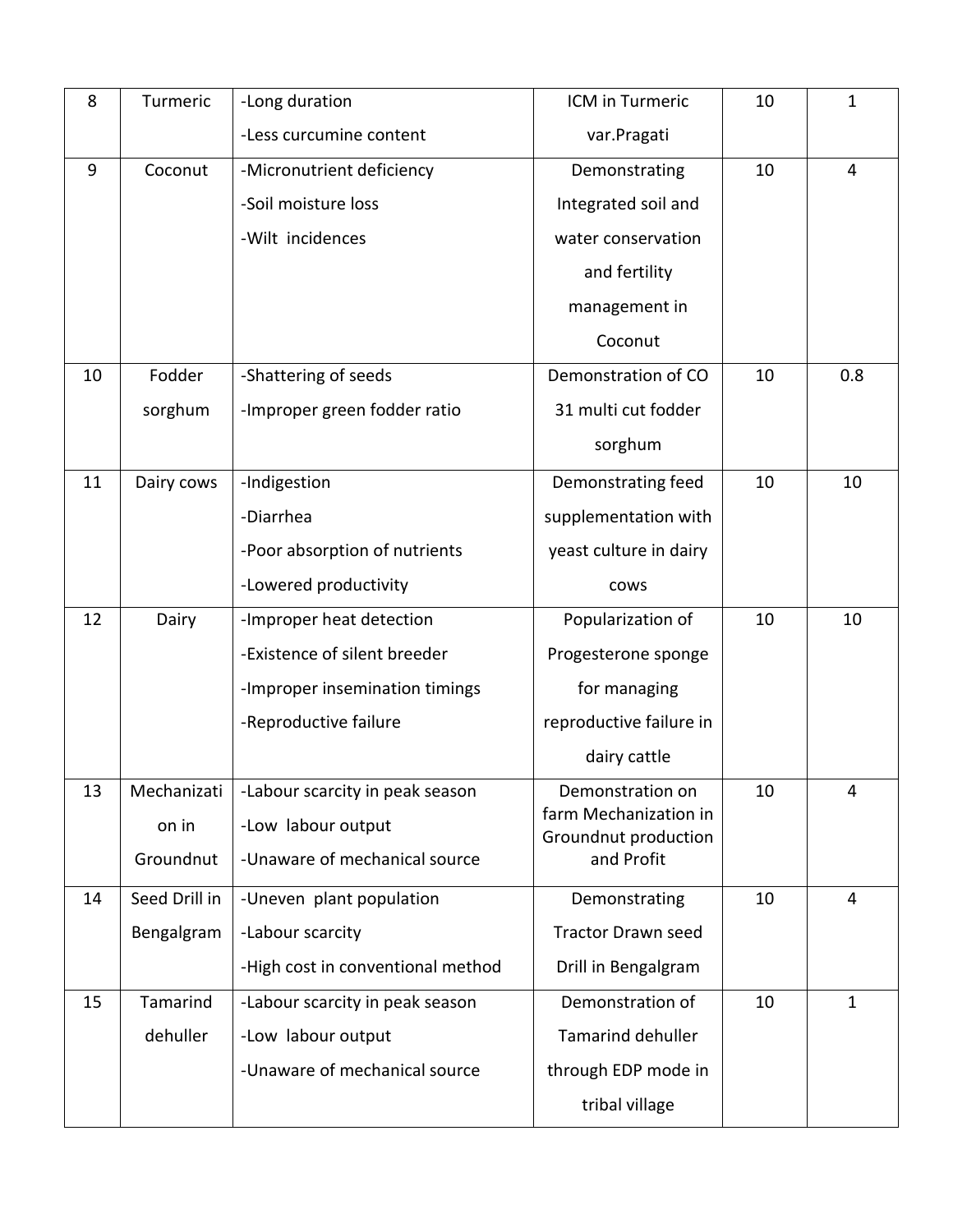| 16 | Milk -      | -Low shelf life of paneer             | Demonstration of        | 10 | 1 |
|----|-------------|---------------------------------------|-------------------------|----|---|
|    | Paneer      | -Bland flavour of paneer              | extension of shelf life |    |   |
|    |             | -Lack of variety in paneer            | of paneer using herbs   |    |   |
|    |             |                                       | and spice               |    |   |
| 17 | Dehydrated  | -Widespread prevalence of anemia      | Demonstration of        | 10 | 1 |
|    | Moringa     | among women.                          | production of           |    |   |
|    |             | -Lack of knowledge on preparation of  | dehydrated moringa      |    |   |
|    |             | iron rich convenience foods           | and their products as   |    |   |
|    |             |                                       | entrepreneurial         |    |   |
|    |             |                                       | activity                |    |   |
| 18 | Onion       | Post harvest loss of Onion due to     | Demonstration of        | 10 | 1 |
|    | dehydration | surplus production and lack of Onion  | Onion dehydration       |    |   |
|    |             | processing technologies at farm level | techniques              |    |   |

### **FLD Year : 2018-19**

| <b>SI</b><br>N <sub>0</sub> | Crop or<br>enterprise | <b>Thematic area</b>                         | <b>Technology Demonstrated</b>                                       | No. of<br>Demo | Area (ha)/<br><b>Units</b> |
|-----------------------------|-----------------------|----------------------------------------------|----------------------------------------------------------------------|----------------|----------------------------|
| 1                           | Cow pea               | Integrated crop management                   | Integrated crop management in<br>cow pea                             | 10             | $\overline{4}$             |
| 2                           | Bengal gram           | Integrated crop management                   | Demonstrating Bengal gram<br>variety Jakki-9218 with ICM             | 50             | 20                         |
| 3                           | Groundnut             | Integrated crop management                   | ICM in Groundnut                                                     | 50             | 20                         |
| $\overline{4}$              | Chillies              | Integrated crop management                   | Integrated crop management in<br>chillies                            | 10             | $\overline{4}$             |
| $5^{\circ}$                 | <b>Brinjal</b>        | Integrated crop management                   | Integrated crop management in<br>brinjal                             | 10             | $\overline{4}$             |
| 6                           | Tomato                | Integrated<br>pest and disease<br>management | Demonstrating Integrated Pest<br>and Disease management in<br>Tomato | 10             | 4                          |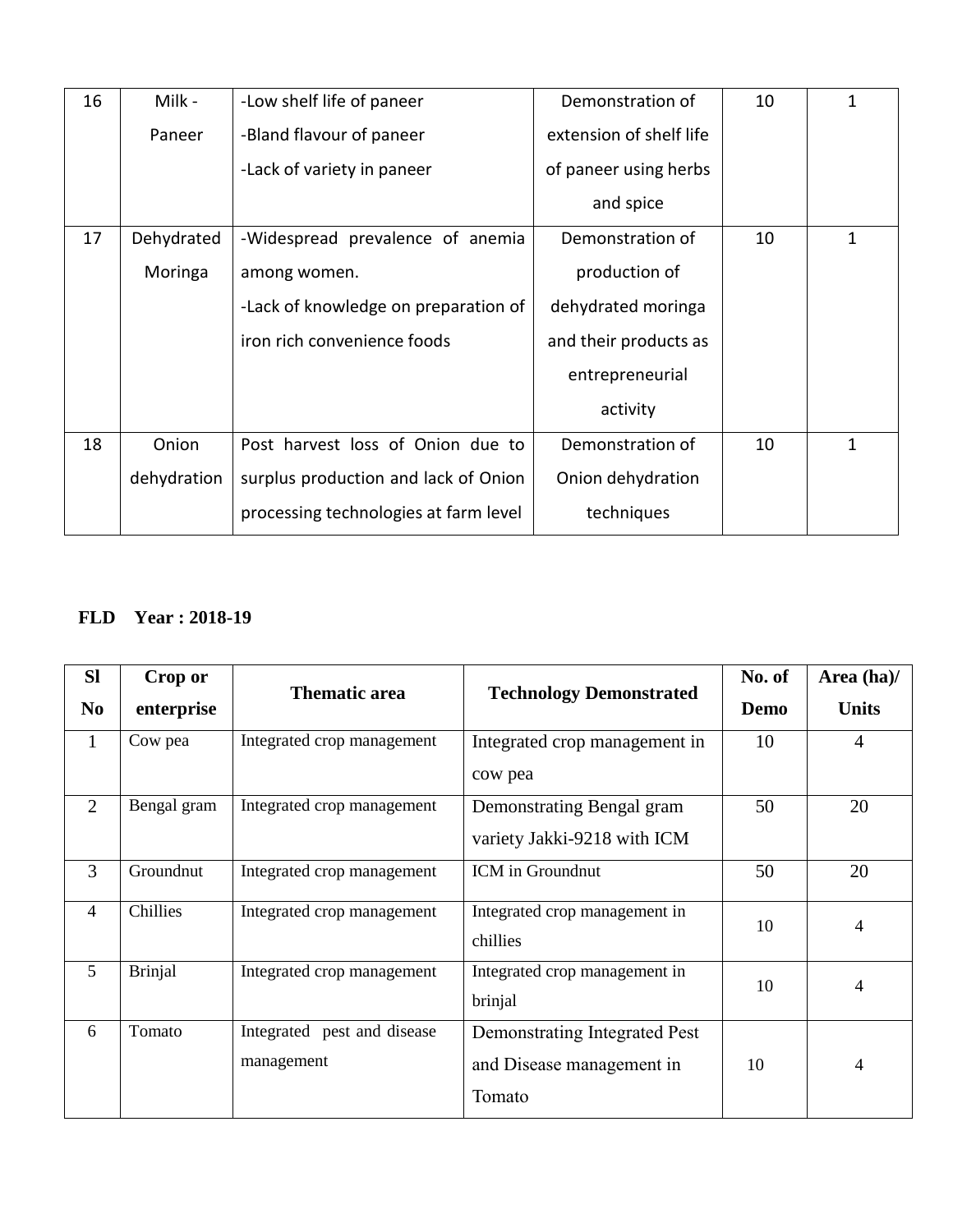| $\tau$ | Banana     | Integrated crop management | Demonstrating Integrated Crop    | 10      |                |
|--------|------------|----------------------------|----------------------------------|---------|----------------|
|        |            |                            | Management in Banana             |         | 4              |
| 8      | Fodder     | Fodder technology          | Demonstration of ICM in          | 10      | 1              |
|        |            |                            | fodder Co5 variety               |         |                |
| 9      | Fodder     | Fodder technology          | ICM in Tree fodder unit as a     | 10      | $\mathbf{1}$   |
|        |            |                            | component in mixed fodder        |         |                |
|        |            |                            | bank                             |         |                |
| 10     | Sorghum    | Farm Mechanization         | Demonstrating TD Sorghum         | 10      |                |
|        |            |                            | harvester                        |         | 4              |
| 11     | Coconut    | <b>Farm Mechanization</b>  | Demonstrating Tractor operated   | 10      |                |
|        |            |                            | coconut waste shredder           |         | 4              |
| 12     | Groundnut  | <b>Farm Mechanization</b>  | Demonstration of Tractor drawn   |         |                |
|        |            |                            | <b>Groundnut Harvester</b>       | 10      | 4              |
| 13     | Millets    | Value addition             | <b>Demonstration of Millet</b>   |         |                |
|        |            |                            | Parboiling Chamber               | $5$ nos | 5              |
|        |            |                            | (A group demonstration)          |         |                |
| 14     | Pulses     | Drudgery reduction         | Demonstration of spiral          |         |                |
|        |            |                            | separator for Pulses             | $5$ nos | 5              |
|        |            |                            | (As community input)             |         |                |
| 15     | Banana     | Processing and Value       | Demonstration of recycling of    |         |                |
|        |            | addition                   | Banana Pseudo stem for           | $5$ nos | $\Omega$       |
|        |            |                            | additional income                |         |                |
| 16     | Beekeeping | Income generation          | Introduction of Bee keeping      |         |                |
|        |            |                            | among pullayar community of      | $5$ nos | $\overline{0}$ |
|        |            |                            | Valparai for Livelihood security |         |                |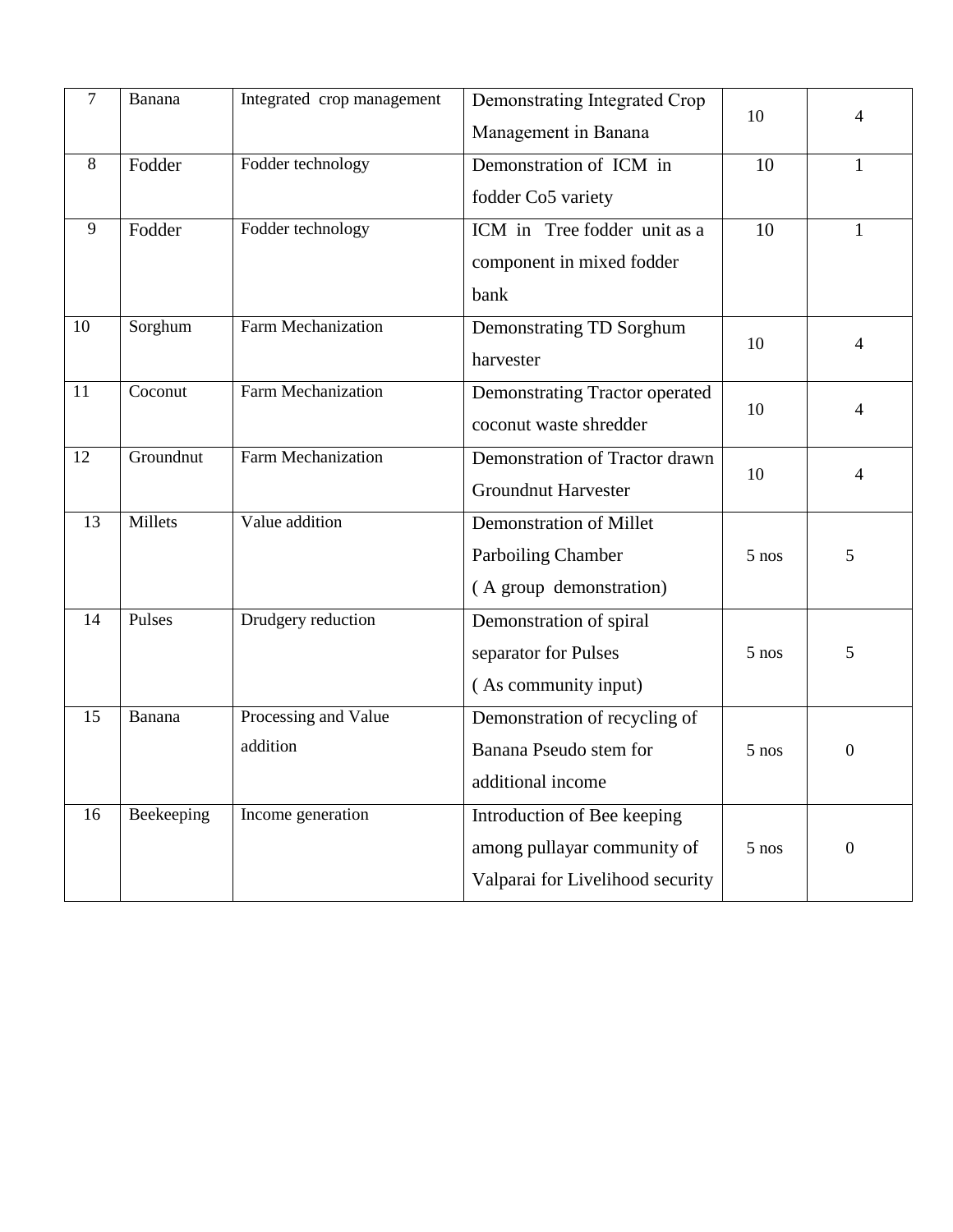### **FLD Year : 2019-20**

| <b>SI</b><br>N <sub>0</sub> | Crop or<br>enterprise | <b>Thematic area</b>              | <b>Technology Demonstrated</b> | No. of<br>Demo | Area (ha)/<br><b>Units</b> |
|-----------------------------|-----------------------|-----------------------------------|--------------------------------|----------------|----------------------------|
|                             |                       |                                   | Seed Co 15                     |                |                            |
| 1                           | Ragi                  | <b>Integrated Crop Management</b> | Seed treatment,                | 10             | $\overline{4}$             |
|                             |                       |                                   | Soil test based fertilizer     |                |                            |
|                             |                       |                                   | application                    |                |                            |
|                             |                       |                                   | Seed MDU 1, Seed treatment,    |                |                            |
| $\overline{2}$              | Kuthiraivali          | <b>Integrated Crop Management</b> | Soil test based fertilizer     | 10             | 4                          |
|                             |                       |                                   | application                    |                |                            |
|                             |                       |                                   | $Sets - Co5,$                  |                |                            |
| 3                           | Fodder                | <b>Integrated Crop Management</b> | Sett treatment,                | 10             | 4                          |
|                             |                       |                                   | Soil test based fertilizer     |                |                            |
|                             |                       |                                   | application                    |                |                            |
|                             |                       | <b>Integrated Crop Management</b> | Seed - Suvin                   |                |                            |
| 4                           | Cotton                |                                   | Seed treatment,                | 10             | $\overline{4}$             |
|                             |                       |                                   | Soil test based fertilizer     |                |                            |
|                             |                       |                                   | application and IPM            |                |                            |
|                             |                       |                                   | Seed - Jakki                   |                |                            |
| 5                           | Bengalgram            | <b>Integrated Crop Management</b> | Seed treatment,                | 50             | 20                         |
|                             |                       |                                   | Soil test based fertilizer     |                |                            |
|                             |                       |                                   | application and IPM            |                |                            |
|                             |                       |                                   | Seed - Dharani                 |                |                            |
|                             |                       |                                   | Seed treatment, Gypsum         |                |                            |
| 6                           | Groundnut             | <b>Integrated Crop Management</b> | application                    | 25             | 10                         |
|                             |                       |                                   | Soil test based fertilizer     |                |                            |
|                             |                       |                                   | application and IPM            |                |                            |
| $\overline{7}$              | Tomato                |                                   | Integrated crop management     | 10             | $\overline{4}$             |
|                             |                       | Integrated crop management        |                                |                |                            |
| 8                           | Chillies              | Soil fertility management         | Integrated crop management     | 10             | $\overline{4}$             |
| 9                           | Veg cowpea            | Soil fertility management         | Integrated crop management     | 10             | $\overline{4}$             |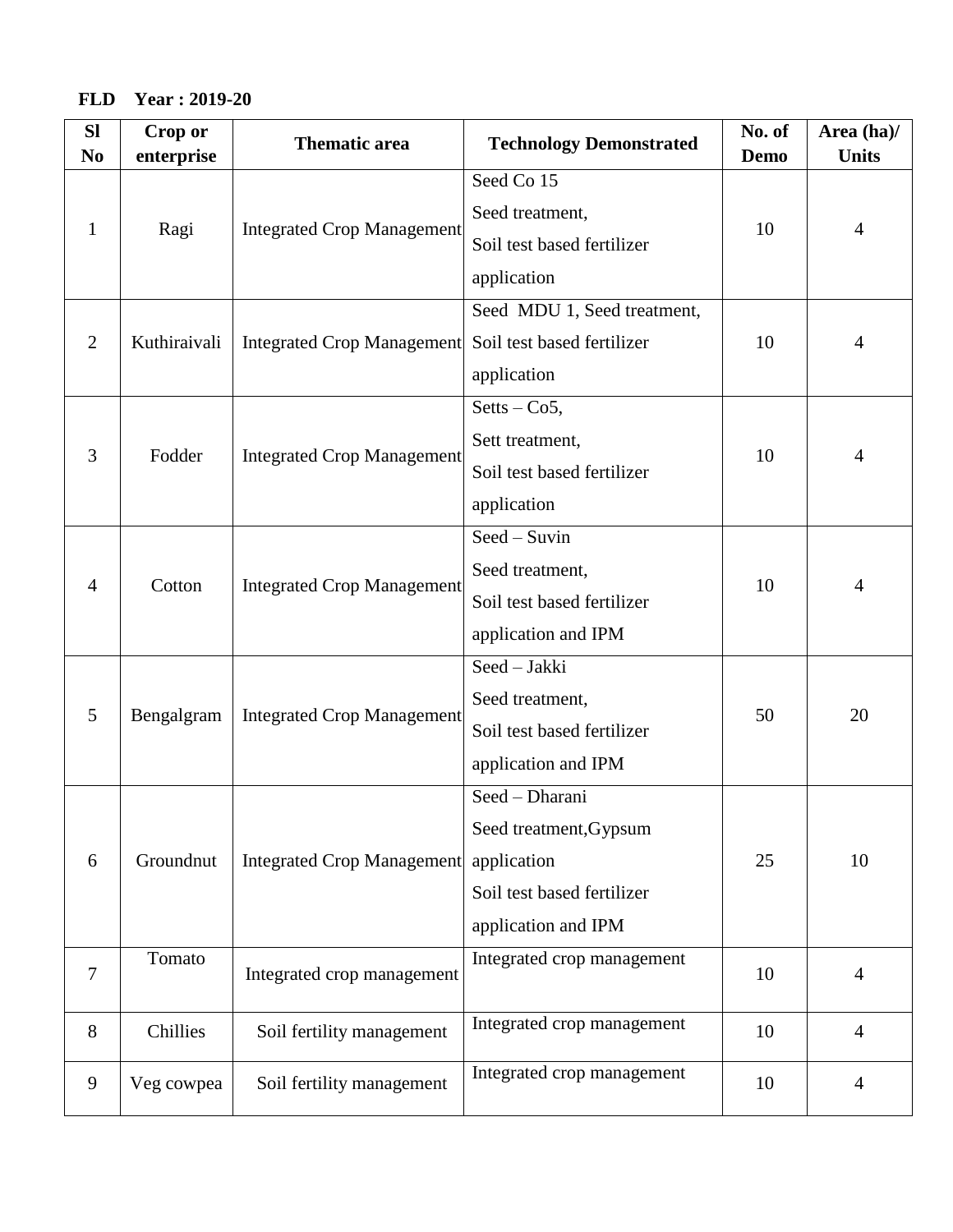| 10 | Curry leaf          | Income generation           | Demonstration of curryleaf<br>stripper and value addition                              | 5  |                |
|----|---------------------|-----------------------------|----------------------------------------------------------------------------------------|----|----------------|
| 11 | <b>Star Jasmine</b> | Integrated crop management  | Demonstrating Star jasmine Co-1                                                        | 10 | 0.4            |
| 12 | Groundnut           | <b>Farm Machineries</b>     | Demonstrating TD Seed drill in<br>Rainfed Groundnut production                         | 10 | $\overline{4}$ |
| 13 | Groundnut           | <b>Farm Machineries</b>     | Demonstrating TD Check basin<br>former in Irrigated Groundnut<br>production            | 10 | $\overline{4}$ |
| 14 | Poultry             | Nutritional security        | Nutritional security and income<br>generation through backyard<br>poultry rearing      | 10 | 25             |
| 15 | Poultry             | Disease Management          | Popularization of ethino<br>veterinary treatment for<br>prevention of ranikhet disease | 10 | 20             |
| 16 | Poultry             | <b>Evaluation of Breeds</b> | Demonstrating Japanese quail                                                           | 10 | 25             |
| 17 | Dairy               | Nutrient management         | Area specific mineral mixture                                                          | 10 | 10             |
| 18 | Dairy               | Nutrient management         | Demonstrating feed<br>supplementation with yeast<br>culture dairy cows                 | 10 | 10             |
| 19 | Milk                | Value addition              | Demonstration of milk protein<br>enriched noodles                                      | 5  |                |
| 20 | Tribal<br>products  | Value addition              | Value added products from<br>tribal resources                                          |    |                |
| 21 | Banana              | Recycling                   | Demonstration of recycling of<br>Banana Pseudo stem for<br>additional income           |    |                |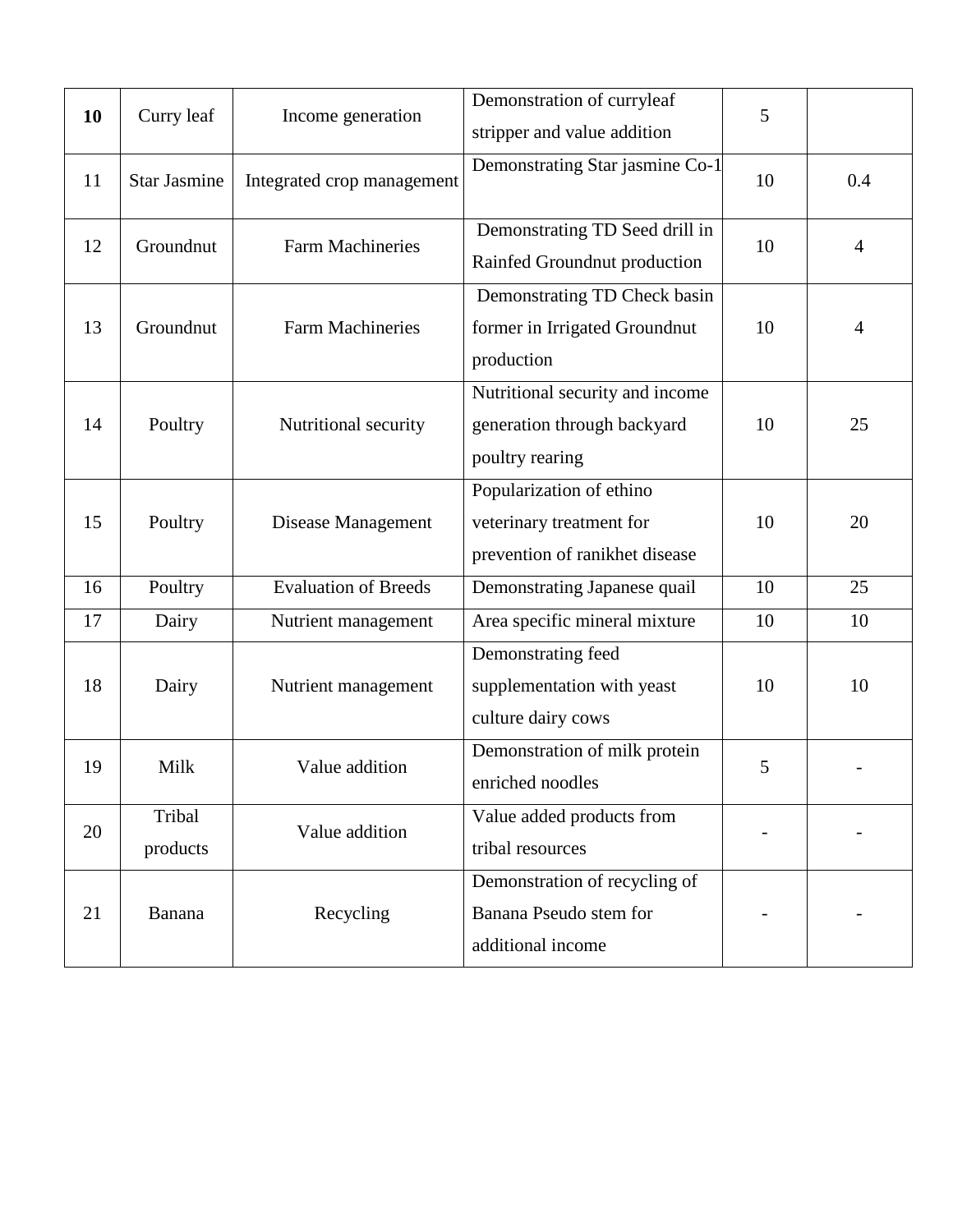| SI<br>N <sub>o</sub> | Crop or<br>enterprise | <b>Thematic area</b>                     | <b>Technology Demonstrated</b>                                                                         | No. of<br>Demo | Area $(ha)$ /<br><b>Units</b> |
|----------------------|-----------------------|------------------------------------------|--------------------------------------------------------------------------------------------------------|----------------|-------------------------------|
| $\mathbf{1}$         | Finger<br>millet      | <b>Integrated Crop management</b>        | Integrated Crop management in<br>Millets                                                               | 10             | $\overline{4}$                |
| $\overline{2}$       | Barnyard<br>millet    | <b>Integrated Crop management</b>        | Integrated Crop management in<br>Millets                                                               | 10             | $\overline{4}$                |
| 3                    | Mixed<br>fodder       | <b>Integrated Crop management</b>        | Integrated Crop management in<br>Mixed fodder                                                          | 10             | $\overline{4}$                |
| 4                    | Tomato                | <b>Integrated Crop management</b>        | Integrated Crop management in<br>Tomato                                                                | 10             | $\overline{4}$                |
| 5                    | Banana                | <b>Integrated Crop management</b>        | Integrated Crop management in<br>Banana                                                                | 10             | $\overline{4}$                |
| 6                    | Coconut               | <b>Integrated Pest Management</b>        | Integrated Pest management in<br>Coconut                                                               | 10             | $\overline{4}$                |
| 7                    | Chillies              | <b>Integrated Nutrient</b><br>Management | <b>Integrated Nutrient</b><br>Management in Chillies                                                   | 10             | $\overline{4}$                |
| 8                    | Vegetable<br>cowpea   | <b>Integrated Nutrient</b><br>Management | <b>Integrated Nutrient</b><br>Management in Vegetable<br>cowpea                                        | 10             | $\overline{4}$                |
| 9                    | Groundnut             | <b>Farm Machineries</b>                  | Demonstrating TD Seed digger<br>in Rainfed Groundnut<br>production                                     | 10             | $\overline{4}$                |
| 10                   | Groundnut             | <b>Farm Machineries</b>                  | <b>Demonstrating Manually</b><br>operated Groundnut<br>decorticator in rainfed<br>groundnut production | 10             | $\overline{4}$                |
| 11                   | Groundnut             | <b>Farm Machineries</b>                  | Demonstration of Tractor drawn<br>check basin former in irrigated<br>groundnut production              | 10             | $\overline{4}$                |
| 12                   | Poultry               | Disease Management                       | Popularization of ethino<br>veterinary treatment for<br>prevention of ranikhet disease                 | 10             |                               |
| 13                   | Dairy                 | Nutrient management                      | Area specific mineral mixture                                                                          | 10             |                               |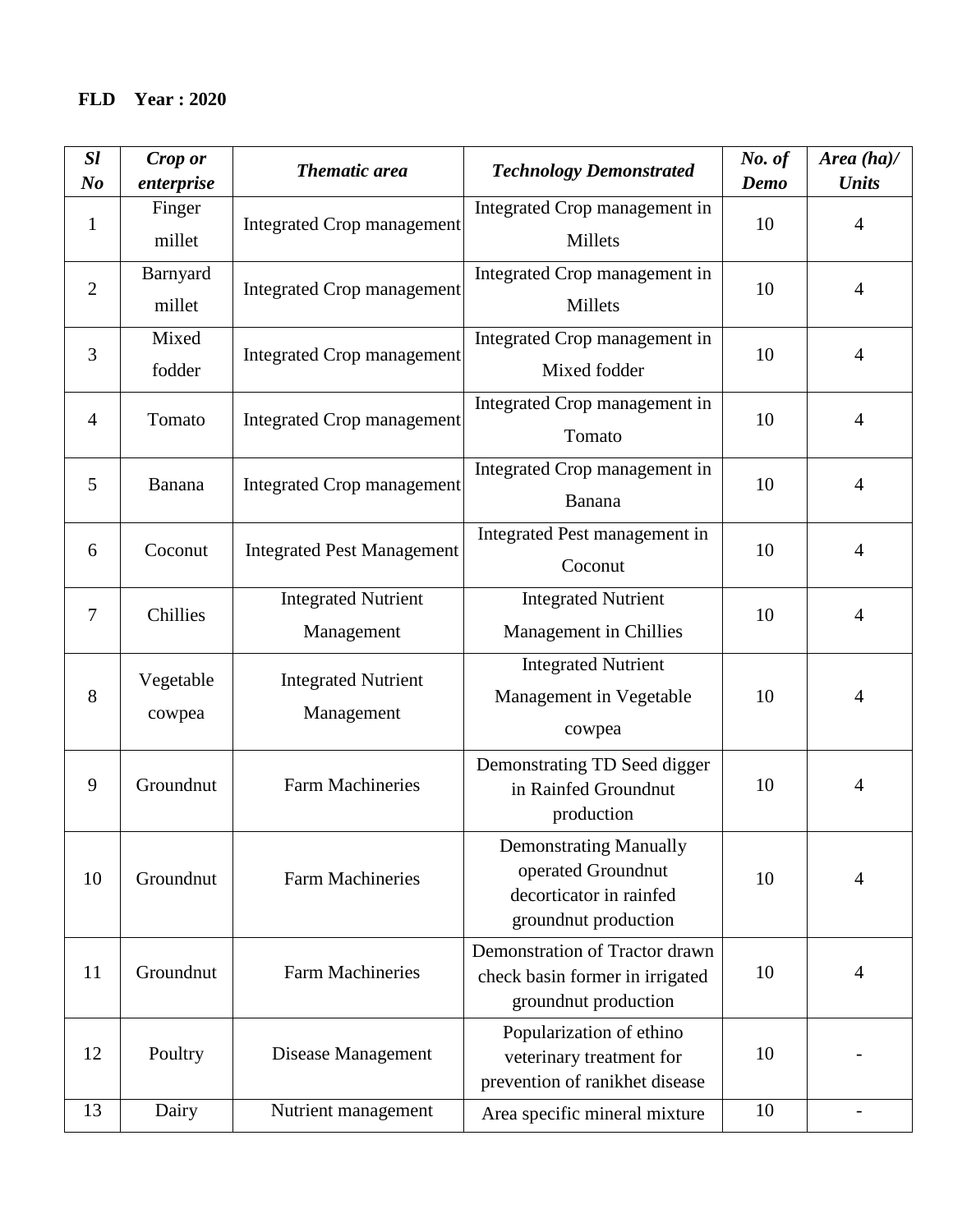| 14 | Dairy                          | Nutrient management  | Demonstrating feed<br>supplementation with yeast<br>culture dairy cows            | 10 |  |
|----|--------------------------------|----------------------|-----------------------------------------------------------------------------------|----|--|
| 15 | Poultry                        | Nutritional security | Nutritional security and income<br>generation through backyard<br>poultry rearing | 10 |  |
| 16 | Milk                           | Value addition       | Demonstration of milk protein<br>enriched noodles                                 | 5  |  |
| 17 | Tribal<br>products             | Income generation    | Value added products from<br>tribal resources                                     | 5  |  |
| 18 | Banana<br>Pseudo stem          | Recycling            | Demonstration of recycling of<br>Banana Pseudo stem for<br>additional income      | 5  |  |
| 19 | Mushroom                       | Value addition       | Value added products from<br>Mushroom                                             | 10 |  |
| 20 | Vegetables                     | Nutritional security | Demonstration of Nutri-garden                                                     | 5  |  |
| 21 | Cereals,<br>Pulses,<br>Millets | Value addition       | Demonstration of multi grain<br>mix / laddu                                       | 10 |  |